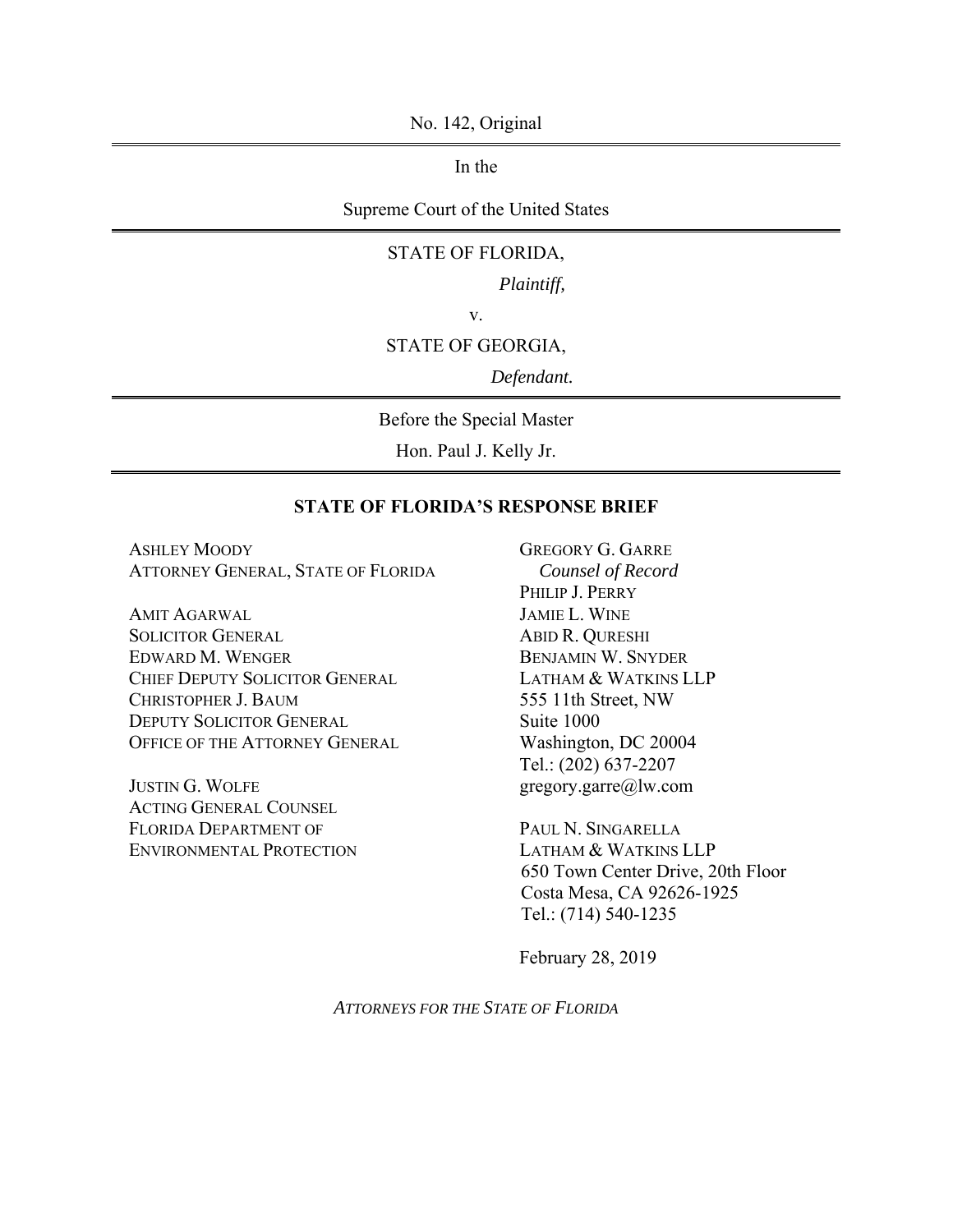# **TABLE OF CONTENTS**

| I.   |           | Georgia Ignores The Supreme Court's Mandate On The Principles That                                                     |  |
|------|-----------|------------------------------------------------------------------------------------------------------------------------|--|
| П.   |           |                                                                                                                        |  |
|      | A.        | Georgia's Consumption Estimates Are Drastically Understated 4                                                          |  |
|      | <b>B.</b> | Georgia Ignores Both Special Master Lancaster's Report And                                                             |  |
|      |           | 1.                                                                                                                     |  |
|      |           | Georgia also ignores evidence of real harm in the River 10<br>2.                                                       |  |
| III. |           | Georgia Grossly Understates The Benefits And Grossly Overstates The                                                    |  |
|      | A.        | Georgia's Position On Balancing Rests On The Same Arguments<br>Regarding The Corps That The Supreme Court Rejected  12 |  |
|      | <b>B.</b> | The Benefits Of A Decree To Florida Will Be Substantial  14                                                            |  |
|      | $C$ .     |                                                                                                                        |  |
|      |           |                                                                                                                        |  |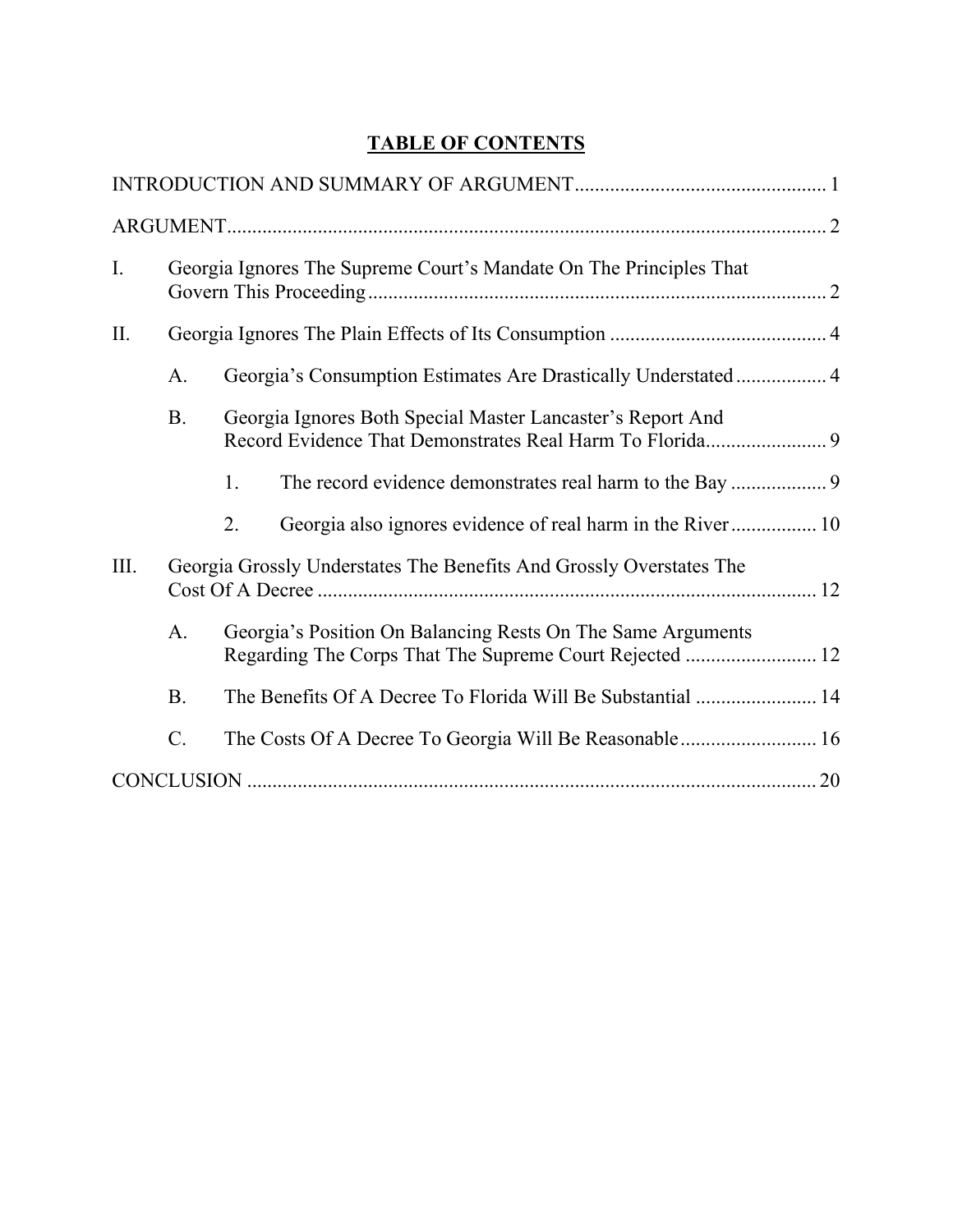# **TABLE OF AUTHORITIES**

# **Page(s)**

# **CASES**

| Colorado v. New Mexico, |  |
|-------------------------|--|
| Colorado v. New Mexico, |  |
| Florida v. Georgia,     |  |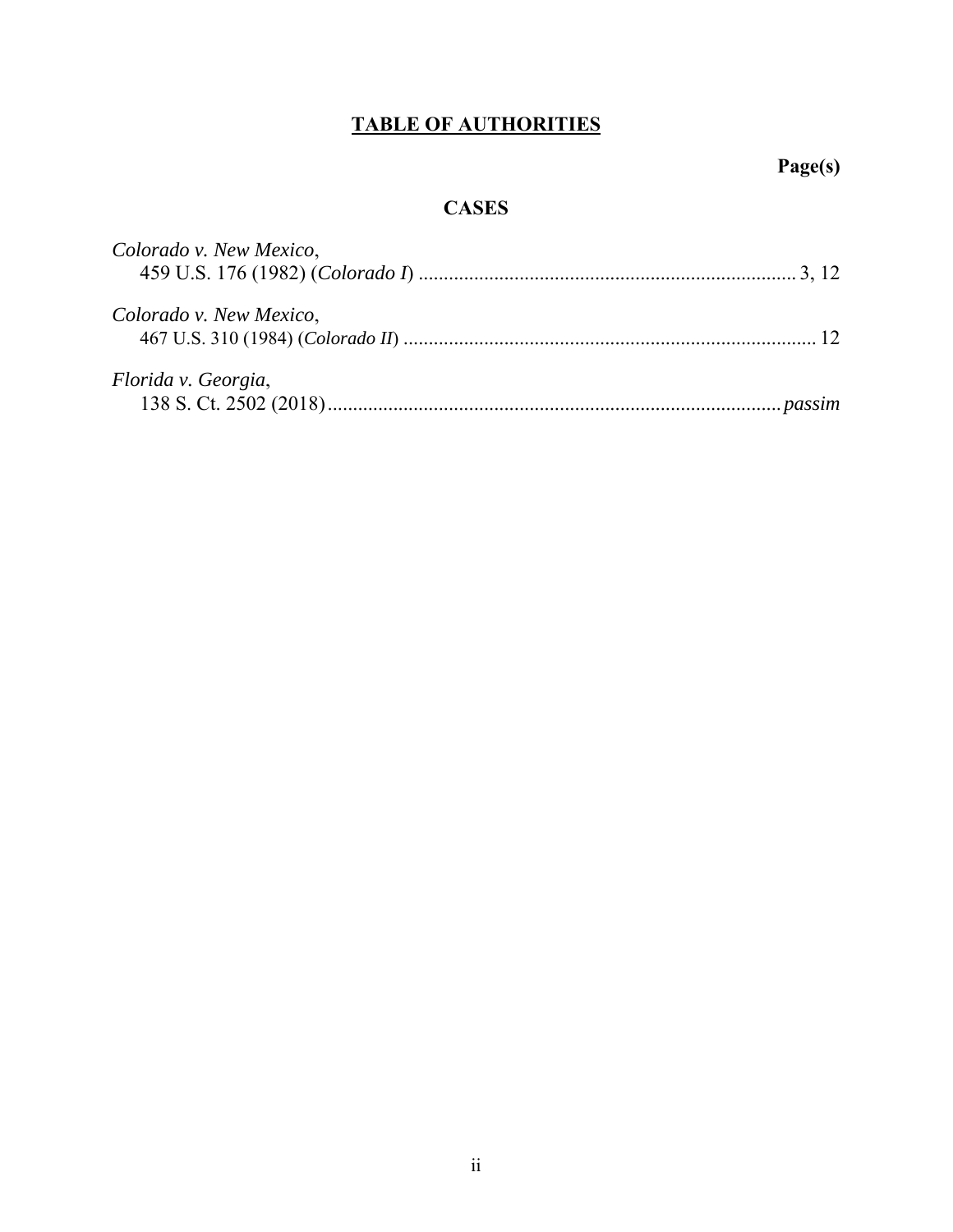## **ABBREVIATIONS**

| cfs             | Cubic feet per second                                                                                                                                                                                                                                                                                                                                                                           |
|-----------------|-------------------------------------------------------------------------------------------------------------------------------------------------------------------------------------------------------------------------------------------------------------------------------------------------------------------------------------------------------------------------------------------------|
| Corps           | United States Army Corps of Engineers                                                                                                                                                                                                                                                                                                                                                           |
| <b>EPD</b>      | <b>Environmental Protection Division</b>                                                                                                                                                                                                                                                                                                                                                        |
| FEIS vol. 1     | U.S. Army Corps of Eng'rs, Final Environmental Impact Statement, Update<br>of the Water Control Manual for the Apalachicola-Chattahoochee-Flint<br>River Basin in Alabama, Florida, and Georgia and a Water Supply Storage<br>$Assessment - Vol. 1 (2016)$                                                                                                                                      |
| FEIS vol. 6     | U.S. Army Corps of Eng'rs, Final Environmental Impact Statement, Update<br>of the Water Control Manual for the Apalachicola-Chattahoochee-Flint<br>River Basin in Alabama, Florida, and Georgia and a Water Supply Storage<br>Assessment – Vol. 6: App. J, Part 1, Final Fish and Wildlife Coordination<br>Act Report (2016)                                                                    |
| FEIS vol. 7     | U.S. Army Corps of Eng'rs, Final Environmental Impact Statement, Update<br>of the Water Control Manual for the Apalachicola-Chattahoochee-Flint<br>River Basin in Alabama, Florida, and Georgia and a Water Supply Storage<br>Assessment - Vol. 7: App. O, Extended Unimpaired Flow Report January<br>1939 – December 2012 for the Apalachicola-Chattahoochee-Flint (ACF)<br>River Basin (2016) |
| Fla. FoF        | Florida Proposed Findings of Fact                                                                                                                                                                                                                                                                                                                                                               |
| Fla. Suppl. Br. | Florida Supplemental Brief                                                                                                                                                                                                                                                                                                                                                                      |
| Ga. FoF         | Georgia Proposed Findings of Fact                                                                                                                                                                                                                                                                                                                                                               |
| Ga. Suppl. Br.  | Georgia Supplemental Brief                                                                                                                                                                                                                                                                                                                                                                      |
| <b>GWRI</b>     | Georgia Water Resources Institute                                                                                                                                                                                                                                                                                                                                                               |
| <b>NOAA</b>     | National Oceanic and Atmospheric Administration                                                                                                                                                                                                                                                                                                                                                 |
| ppt             | Parts per thousand                                                                                                                                                                                                                                                                                                                                                                              |
| R&R             | Report & Recommendation of Special Master Lancaster                                                                                                                                                                                                                                                                                                                                             |
| UF              | University of Florida                                                                                                                                                                                                                                                                                                                                                                           |
| <b>UGA</b>      | University of Georgia                                                                                                                                                                                                                                                                                                                                                                           |
| <b>USFWS</b>    | United States Fish & Wildlife Service                                                                                                                                                                                                                                                                                                                                                           |
| <b>USGS</b>     | United States Geological Service                                                                                                                                                                                                                                                                                                                                                                |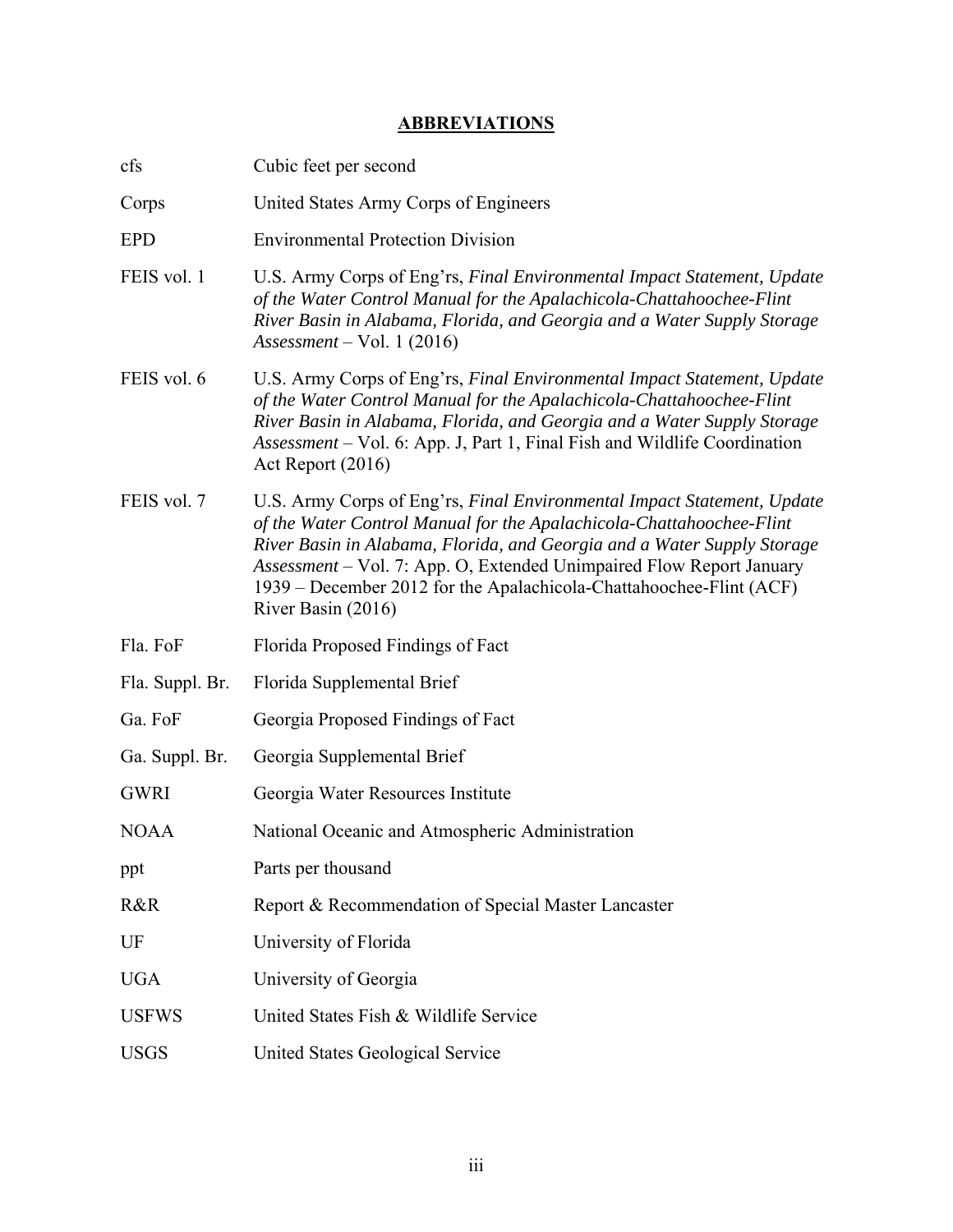### **INTRODUCTION AND SUMMARY OF ARGUMENT**

Georgia's Supplemental Brief is written as if there were no five-week trial in 2016, no Report of the Special Master in 2017, no subsequent statements by the Corps that it would "take [a decree] into account and adjust its operations accordingly," Record of Decision 18, and no decision by the Supreme Court last June. But all those things happened, and they all stand in the way of the position Georgia is advancing now.

After presiding over the trial, Special Master Lancaster issued a Report and Recommendation reciting his detailed record-based conclusions regarding Georgia's grossly inequitable conduct and the "real harm" suffered by Florida from the resulting "decreased flows in the River." R&R 31-34. Georgia ignores those statements and, instead, asks this Court to adopt a view of the case directly refuted by the trial evidence. That is especially evident when it comes to Georgia's claim that it consumes only "2.4" or "6.1%" of ACF Basin flows, and its grossly inflated cost estimates (which are based on the false notion that a decree would all but wipe out agriculture in southern Georgia).

As explained below, these arguments, and others, are at odds with the many prior statements of Georgia's own officials, multiple admissions by Georgia trial witnesses, and objectively verifiable data in the record. Georgia has long recognized the extent of its ever increasing consumption in the Flint Basin as well as the impact that such consumption would have downstream. Its officials have been warning for decades about harm caused by excessive irrigation. But Georgia ignored them, just as it asks this Court to do now.

In its effort to trivialize the benefits of a decree returning flows to levels necessary to restore and preserve the Apalachicola Region, Georgia also asks this Court to ignore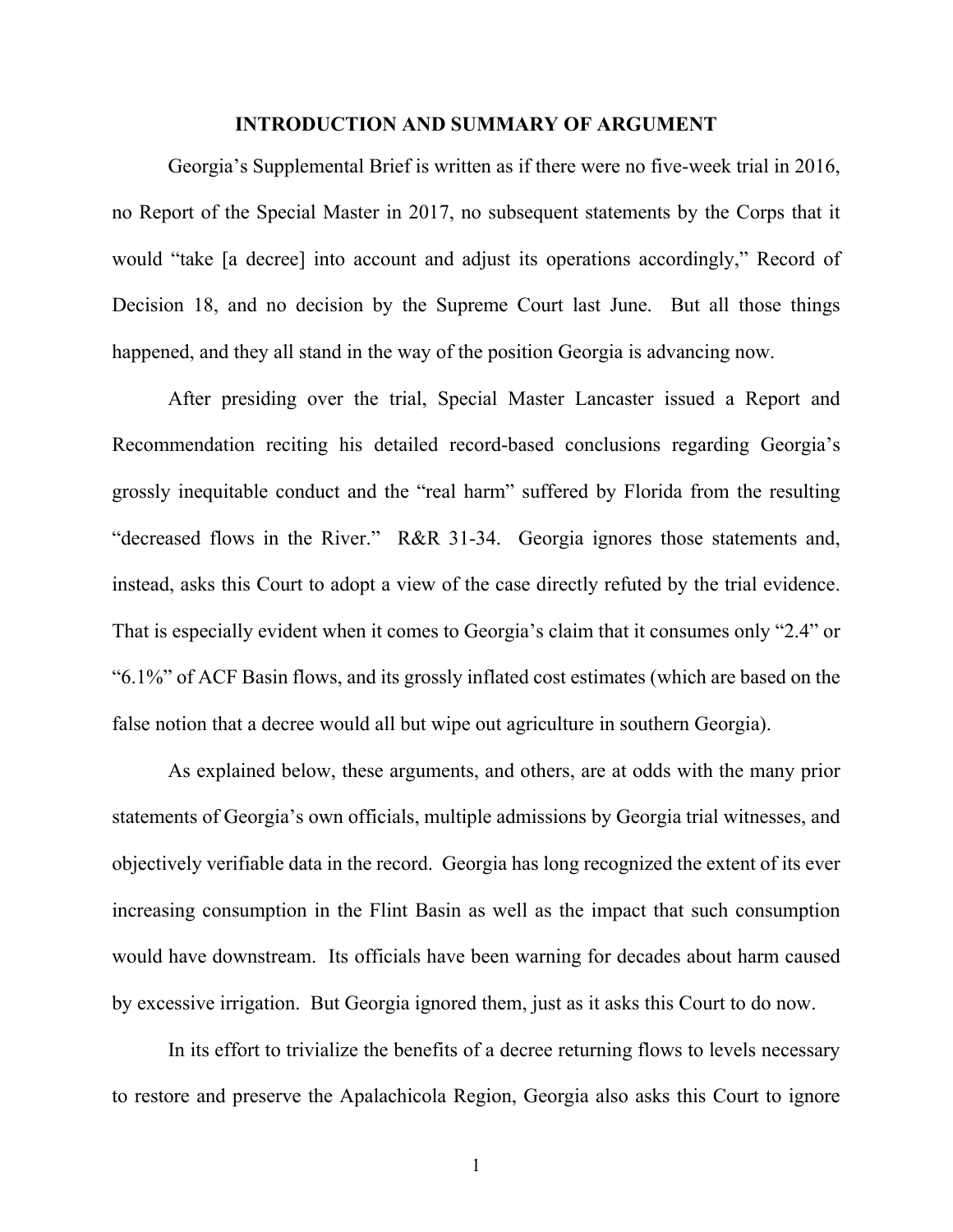what the Corps has said about how it would respond to a decree. As if this case had been frozen in time, Georgia relies almost exclusively on the United States' December 2016 Post-Trial Amicus Brief discussing Corps operations. But since then, the Corps has made clear it would review any decree and modify its operations accordingly, as the Supreme Court specifically stressed. *Florida v. Georgia*, 138 S. Ct. 2502, 2527 (2018).

This underscores an even more troubling aspect of Georgia's Supplemental Brief: it basically asks this Court to ignore the Supreme Court's decision in this case. The Court's decision last June of course governs this remand. Yet, not only does Georgia largely ignore that decision—including the Court's admonition on the need for "[f]lexibility and approximation" in resolving inter-state water disputes, *id.* at 2527—but to the extent Georgia recognizes the decision at all, Georgia primarily relies on *the dissent*.

And, in the end, Georgia asks this Court to ignore perhaps the most important point of all: without relief in this case, Georgia's inequitable consumption will just continue to rise, flows will only worsen, and the Apalachicola Region will suffer even greater, and in all likelihood irreversible, harm. Georgia might deny that. But this Court should not.

#### **ARGUMENT**

## **I. GEORGIA IGNORES THE SUPREME COURT'S MANDATE ON THE PRINCIPLES THAT GOVERN THIS PROCEEDING**

The starting point for this remand is the Supreme Court's decision last June. Remarkably, however, Georgia repeatedly relies on the dissent as the authoritative source of law for this remand, quoting it more often than the majority. *See* Ga. Suppl. Br. 1, 3, 29, 39. Georgia even goes so far as to argue that "[t]he Special Master should reach the same conclusion that four Justices have already reached"—i.e., the *dissent*. *Id.* at 3.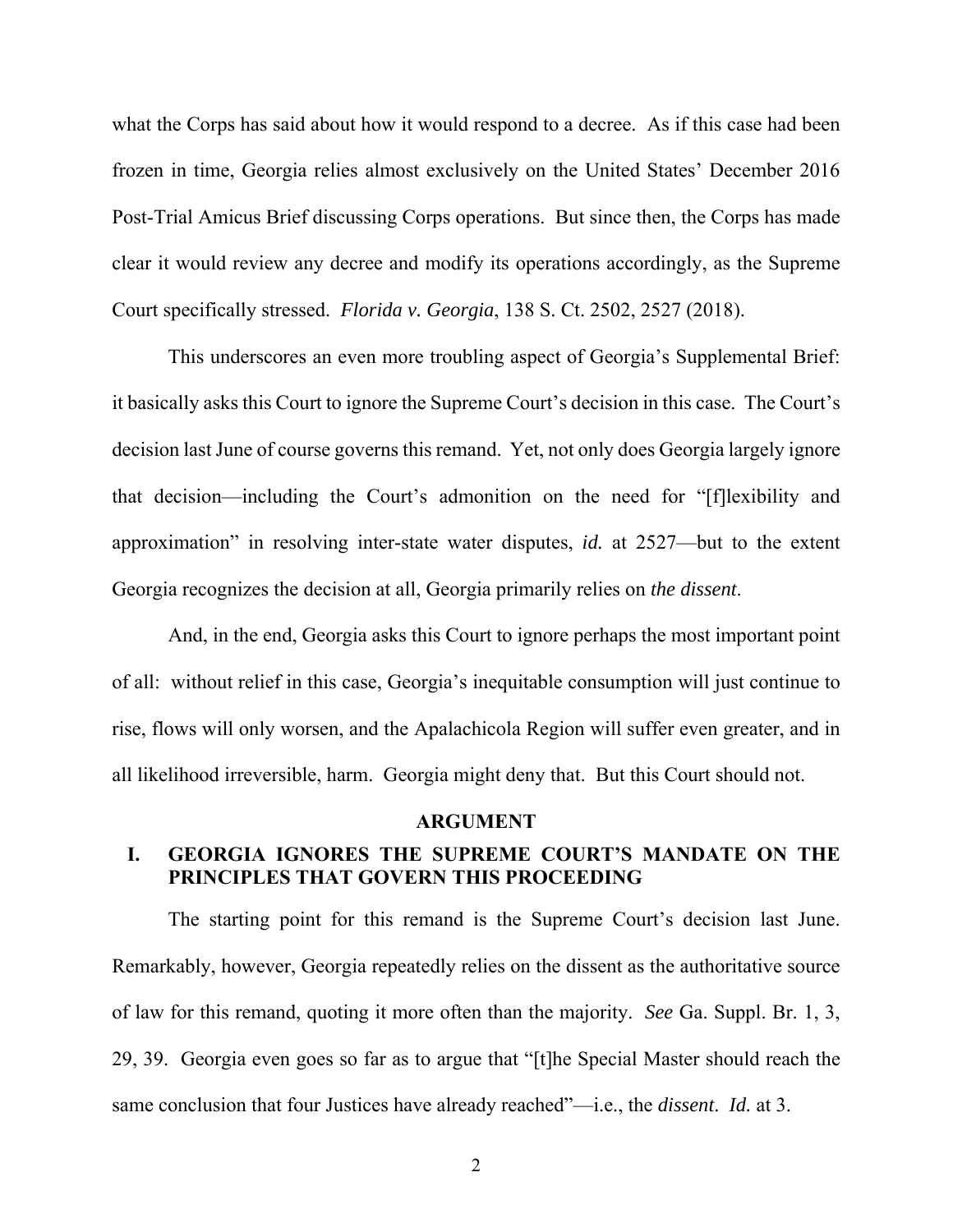That not only reveals a basic misunderstanding of what opinion controls here, but also a basic misunderstanding of the dissent. The dissent did not just view the evidence differently; it viewed it through a fundamentally different legal lens. First, whereas the dissent believed Special Master Lancaster applied the "correct legal standard" (*Florida*, 138 S. Ct. at 2536 (dissent)), the majority held it was "too strict" (*id.* at 2516). And second, whereas the dissent believed that Florida could not benefit from a decree because the Corps was not "bound by any decree" and would not necessarily accommodate a decree (*id.* at 2541 (dissent)), the majority held that the case should be decided on the premise that the Corps "*will* work to accommodate" a decree (*id.* at 2526 (emphasis added)). Once those two premises are corrected, the central pillars of the dissent's analysis collapse.

Georgia's argument on the standard of proof is also infected by this misunderstanding. The majority held that the "clear and convincing evidence" (CCE) standard applies to the complainant's "*initial* showing of 'invasion of rights.'" *Id.* at 2514, 2517 (emphasis added). But, critically, it further held that, when a State meets that initial burden (as Florida plainly has here), "th[e] Court, recalling that equitable apportionment is 'flexible,' not 'formulaic,' will seek to 'arrive at a "'just and equitable' apportionment" of an interstate stream' by 'consider[ing] all relevant factors.'" *Id.* at 2515 (second alteration in original) (citation omitted); *see id.* at 2517. Georgia quotes (at 1, 37) from the *dissent* in arguing that the CCE standard applies at the later balancing stage, but the *majority* omits any reference to the CCE standard in describing the balancing inquiry. *See id.* at 2527 (quoting *Colorado v. New Mexico*, 459 U.S. 176, 187 (1982) ("*Colorado I*")). Moreover, applying a CCE standard at this later stage would be inconsistent with the majority's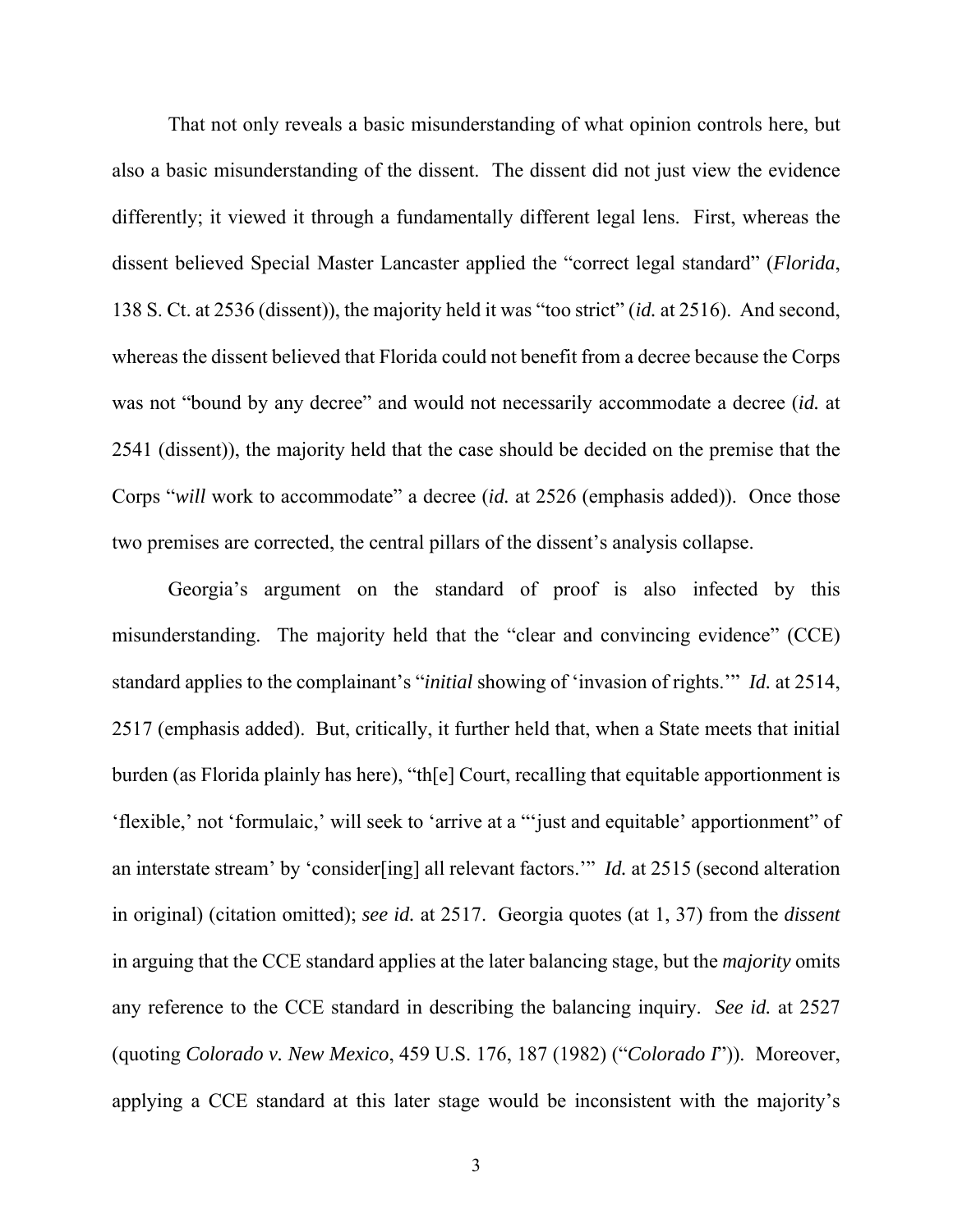emphasis on the need for flexibility and reasonable approximation. *See id.*<sup>1</sup>

Georgia's attempt to argue this case from the legal framework adopted by the *dissent* is a telling sign of how it fares under the one that actually controls.

### **II. GEORGIA IGNORES THE PLAIN EFFECTS OF ITS CONSUMPTION**

## **A. Georgia's Consumption Estimates Are Drastically Understated**

Georgia's defense is grounded on the implausible premise that its consumption is but a fraction of that identified by comparison of objective flowgage measurements. *See*  Ga. Suppl. Br. 2, 10-11. From that premise, Georgia claims that the benefits of a decree would be near non-existent (because Florida cannot get enough water to help) and the harms of a decree would be catastrophic (because a decree would shut down agriculture in southern Georgia). But this starting premise—the lynchpin of its defense—is overwhelmingly contradicted by the evidence. *See* R&R 30-34.

To estimate Georgia's total consumption, Florida used rainfall runoff modeling—a widely-respected approach, recommended by multiple federal agencies (including USGS and USFWS) and by GWRI. *See, e.g.*, Hornberger PFD ¶¶ 71, 83; JX-82 (USGS rainfall runoff model); FEIS vol. 6 at 69 (USFWS suggesting rainfall runoff modeling); FX-534 at 193-94. Florida estimated consumption through a comparison of current USGS river flow data to a rainfall runoff model calibrated to a historical period when consumption was much

<sup>&</sup>lt;sup>1</sup> Neither of the *Colorado* decisions supports Georgia's position here. In those cases, the Court did not impose a CCE standard at the balancing stage at all. *See* Fla. Suppl. Br. 4 n.1. Moreover, Georgia is the diverting party here, just as Colorado was in those decisions: Florida has been acting to preserve the Apalachicola since the 1960s; the consumption at issue began to take off in the 1970s. R&R 31-32; Fla. Suppl. Br. 8. In this action, Florida seeks a cap that would restore flows to sustainable levels for the Apalachicola.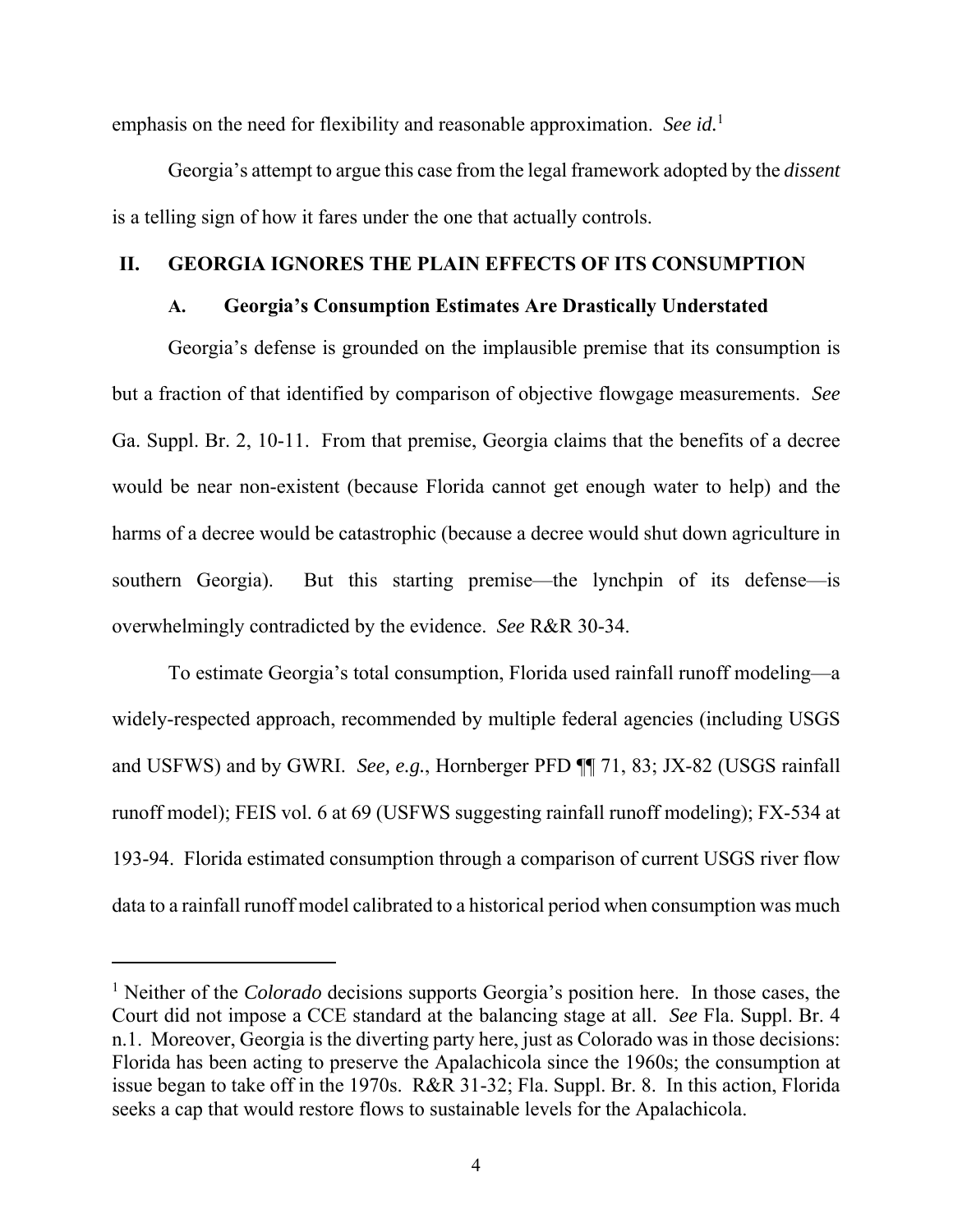lower. Hornberger PFD ¶¶ 27, 71; *see also* Fla. Suppl. Br. 17. Rainfall runoff model results have consistently estimated Georgia's peak consumption between about 4,000 cfs to over 5,000 cfs. *See* Fla. FoF ¶¶ 23-24.2

By contrast, Georgia used an "accounting" method that purported to sum up individual uses in the ACF Basin to arrive at total consumptive use. Such accountings are notoriously difficult to perform in large areas, because they require a comprehensive, fulsome, and accurate analysis of *all* uses in the Basin.<sup>3</sup> Based on this "accounting," Georgia maintains that its peak monthly average consumption in peak years is under 2,000 cfs, *see* Ga. FoF ¶ 23, even though objective USGS gage data shows that state-line flows during recent drought periods have dropped by up to 4,000-5,000 cfs compared with prior historic droughts, *see* Fla. FoF ¶¶ 3-7. Georgia has never explained how, if it consumes less than 2,000 cfs in peak periods, flows have dropped by more than twice that much according to objective gage data.<sup>4</sup> And Georgia's claims (at 10) that it consumes just  $6.1\%$ of ACF riverflows during drought were flatly contradicted by Georgia's hydrologist witnesses, who admitted that Georgia's actual consumption is equal to around one-third of

<sup>2</sup> Georgia's selective criticisms (at 14) of that modeling work are unavailing. *See* Hornberger Tr. Test. (vol. 8) 2010:20-2011:4, 2012:7-15; Lettenmaier Tr. Test. (vol. 10) 2402:6-15, 2403:24-2404:7.

<sup>&</sup>lt;sup>3</sup> Georgia EPD Director Turner, who oversaw this "accounting," testified that one of his *priorities* was to "protect against external and internal threats to agricultural water use." FX-54 at GA00478438; Turner Tr. Test. (vol. 12) 2959:15-23; *id.* at 2956:25-2966:7.

<sup>&</sup>lt;sup>4</sup> Georgia called no climate expert at trial, and its technical advisors concluded that the flow reductions were caused by irrigation, not climate change. *See* Fla. FoF ¶ 6; JX-21 at 22- 23. And as Florida showed at trial, Georgia cannot point to flow data at other locations and along other rivers in Florida to establish climate change as the cause of flow reductions. Fla. Post-Trial Br. 25-27, 35 n.6; Hornberger PFD ¶¶ 147-54; Lettenmaier PFD ¶¶ 21-36.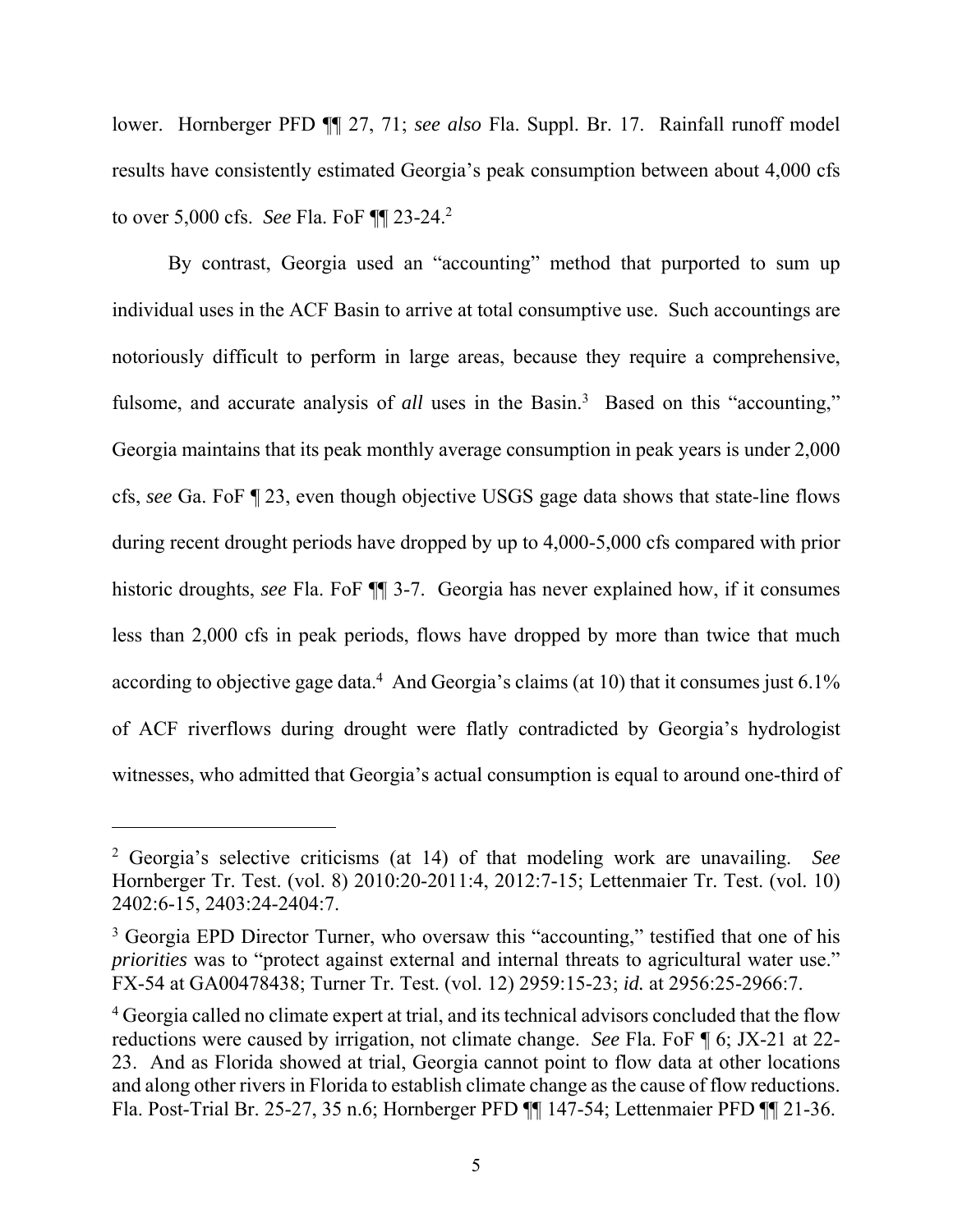all river flow at the state line during peak months of recent drought years. *See* Zeng Tr. Test. (vol. 13) 3370:14-3371:5; Bedient Tr. Test. (vol. 15) 3992:2-12, 3994:20-3995:4.

The real answer is that Georgia's "accounting" is substantially incomplete. Georgia itself has long understood that it fails to capture the full range of consumptive uses in the Basin. *E.g.*, FX-2; FX-3; FX-4; FX-5. This shortcoming is most apparent with respect to agricultural irrigation, where Georgia's figures understate relevant acreage. Georgia's most recent estimates of its ACF irrigated acreage—approximately 582,000 acres, Ga. FoF ¶ 37—are materially lower than any estimates Georgia has made in the past 15 years. *E.g.*, FX-219 at 9 (over 920,000 acres); FX-D-24 (826,877 irrigated acres as of 2014); JX-129.<sup>5</sup> Even Georgia's agricultural expert—whom it declined to call at trial—acknowledged that Georgia's acreage total from its latest database (826,877 acres, FX-D-24) fails to account for up to 12% of relevant irrigation. Irmak Dep. 14:24-16:4.

Georgia's "Wetted Acreage" Database—created while this litigation was ongoing is also incomplete in other material ways, including because it omits numerous fields irrigated with systems other than center pivots. Sunding PFD ¶ 29; FX-309; FX-310. Georgia has never explained how it came to exclude those acres.<sup>6</sup>

<sup>&</sup>lt;sup>5</sup> This difference cannot be explained by Georgia's argument that there is no relevant impact from irrigation pumping from the Claiborne or certain other aquifers. Even Georgia's own witnesses testified at trial that such pumping reduces streamflow in northern portions of the Basin. *See* Panday PFD ¶ 4(v); Panday Tr. Test. (vol. 15) 3769:25-3770:6.

<sup>&</sup>lt;sup>6</sup> Studies by independent academic scientists highlight the magnitude of Georgia's irrigated acreage underestimates, too. *See, e.g.*, JX-17 at 49, Table 3-14 (concluding *in 2005* that there were at least 724,000 irrigated acres in the Chattahoochee and Flint River Basins, without calculating the more than 160,000 additional irrigation acres permitted since that time (FX-D-16)). At trial, Florida demonstrated exactly how scattershot and incomplete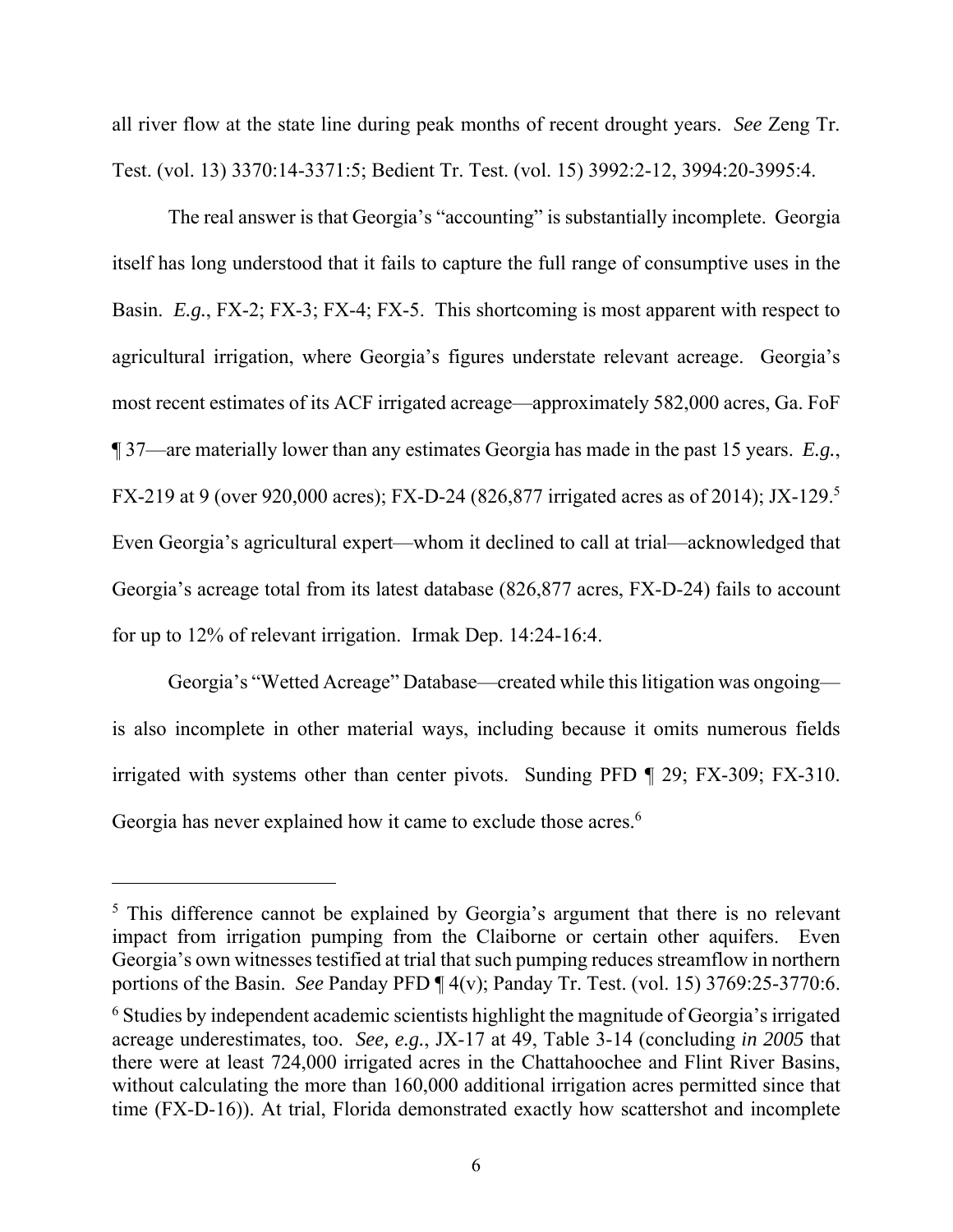It is not just hundreds of thousands of irrigated acres that are missing from Georgia's estimates, either. Georgia admitted that it intentionally excluded (and withheld as privileged) *all* of the evaporation loss from the many thousands of farm irrigation ponds found throughout Georgia—despite estimates from GWRI that such losses could total as much as 1,200 cfs. *See* FX-534 at 191; Zeng Tr. Test. (vol. 13) 3208:7-10, 3368:6-22. It likewise excluded water piped out of the ACF Basin for use in other Georgia locations. *See* Hornberger PFD ¶ 82. And Georgia's total consumptive use calculations also ignore the incremental impacts of irrigation during a multi-year drought on aquifer watertable levels and the resulting extreme impacts on streamflow. *See* Fla. FoF ¶ 10; FX-49b at GA00278840. During the 2011-12 drought, Georgia officials were shocked by the lack of aquifer recharge, and memorialized their concern in contemporaneous documents. *See, e.g.*, FX-82 at GA01614062. But at trial, Georgia argued otherwise (that the aquifer recharges), relied on a model (Jones and Torak) regarding the short-term impact of irrigation, *see* Ga. FoF ¶ 39, and largely ignored evidence regarding substantial cumulative impacts of multiple years of irrigation pumping (including lack of groundwater recharge). *See* Panday Tr. Test. (vol. 15) 3824:23-3825:7.

For these and other reasons, GWRI concluded that the UIF dataset, which included Georgia's estimates, substantially undercounted Georgia's actual consumption, including

Georgia's knowledge about actual ACF irrigation practices is, by presenting evidence that Georgia was wholly unaware that permitted irrigators are actually irrigating up to 90,000 more acres than legally allowed. *See* Sunding PFD ¶ 40; FX-D-11. Georgia responded by creating a "task force" to try to understand how its own data could be so far off. *See* Turner PFD ¶¶ 126-27; Turner Tr. Test. (vol. 12) 2983:2-2986:23; FX-D-51.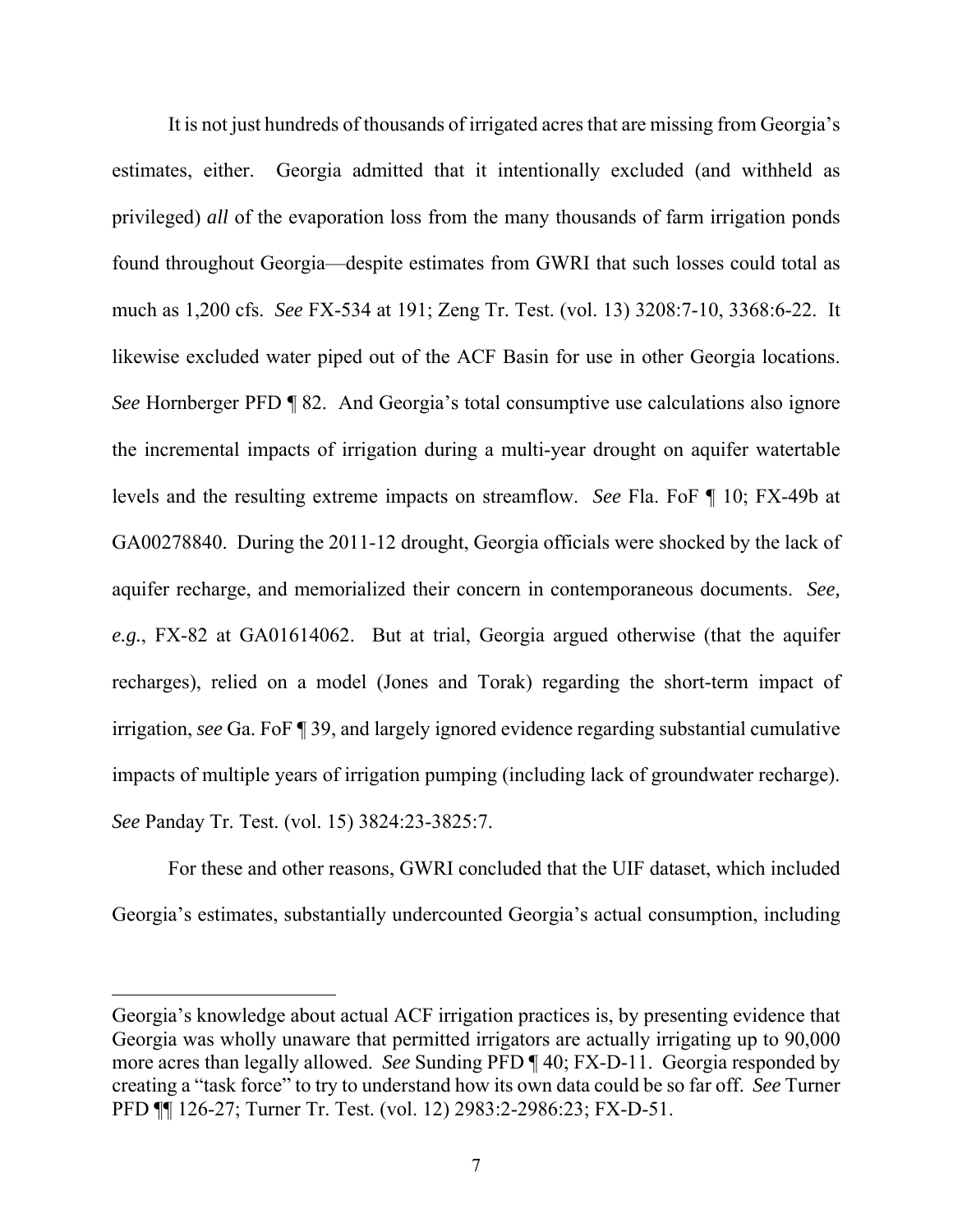by omitting "up to 70% of the actual crop water requirement." Fla. FoF ¶ 24 (citing FX-534). This systemic undercounting in turn affected nearly all of Georgia's hydrologyrelated calculations, including those modeling the benefits of any conservation efforts, because its hydrology experts relied (admittedly) upon Georgia's (flawed) consumption estimates. *See* Bedient PFD ¶ 74; Panday Tr. Test. (vol. 15) 3806:10-3807:9.

Georgia claims (at 12) that the Corps validated its consumptive use estimates by "review[ing] and accept[ing]" Georgia's data. Not so. The Corps did not validate this data; it simply cut and pasted it without gathering its own data, surveying irrigation acreage, or independently verifying Georgia's conclusions. FEIS vol. 7 at 43. The evidence on this is clear: The Corps asked Georgia officials for this information by email, and the Corps then pasted text from Georgia's response almost verbatim into the Corps' report, without further analyses. *Compare* GX-608, *with* FEIS vol. 7 at 43. By contrast, the federal agency with specific statutory responsibility for conservation and wildlife (USFWS) explained that the dataset that includes Georgia's consumption estimates "does not accurately represent the magnitude . . . of flow extremes"—i.e., extreme low flows and recommended an "alternative model"—the same PRMS rainfall runoff model Florida used here. FEIS vol. 6 at 69.

Georgia's consumption estimates are also contradicted by its own technical advisors. In 2014, for example, Georgia's advisors concluded that agricultural irrigation had caused long-term reductions of *2,600 cfs* at the USGS Flint River gage in Newton, Georgia, approximately 45 miles north of Lake Seminole. *See* FX-49b at GA00278832; *see infra* p. 17. Given the location of that gage, it would capture less than half of the long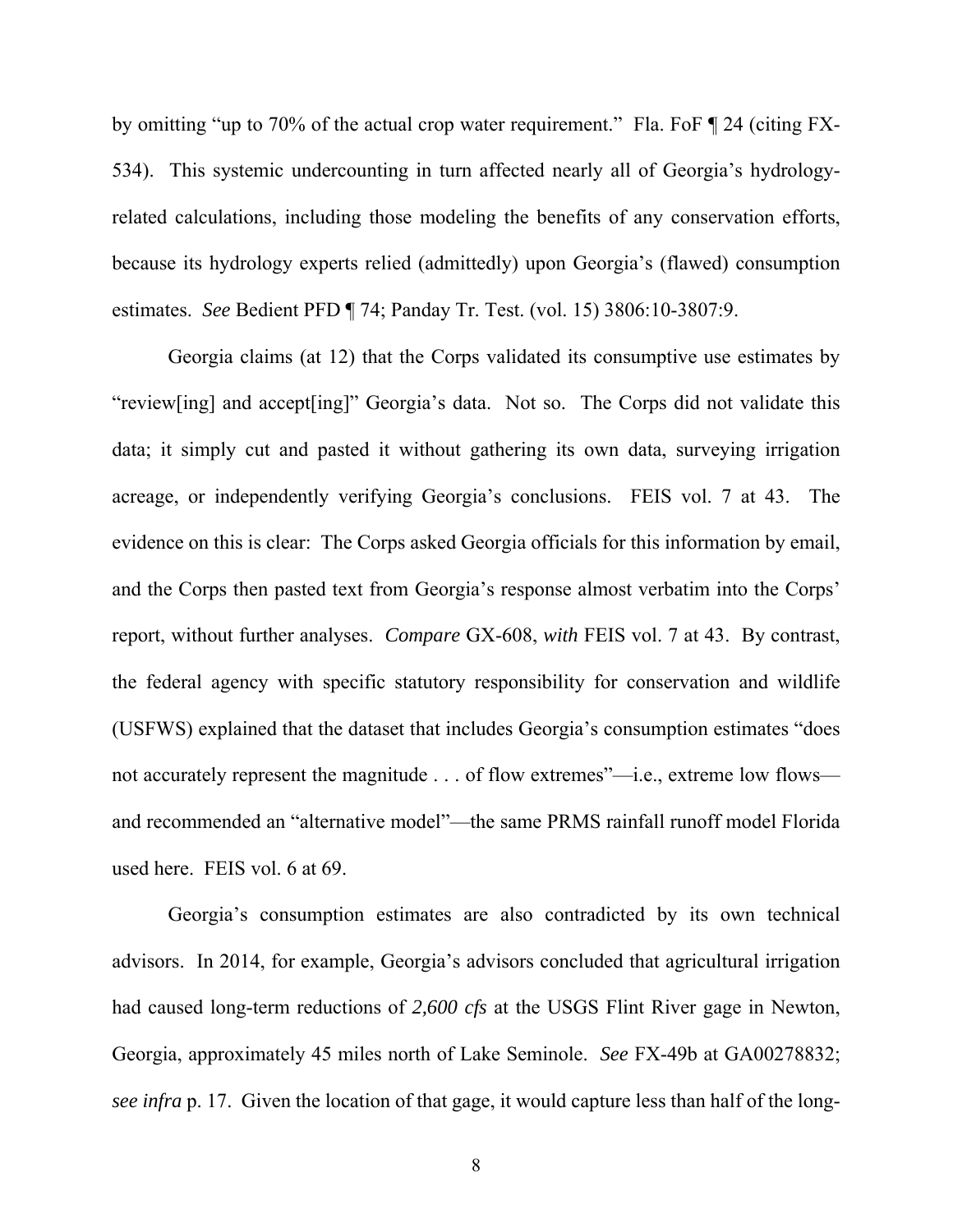term reduction of flows from Georgia ACF irrigation. *See* Hornberger PFD ¶ 29 (Fig. 2) (location of Newton gage); FX-786 at 4 (Fig. 2.1) (irrigated areas). Extrapolated through the rest of the Basin, that figure suggests actual Georgia consumption levels consistent with Florida's modeling (4,000-5,000 cfs at peak), and *much higher* than Georgia's estimates.

## **B. Georgia Ignores Both Special Master Lancaster's Report And Record Evidence That Demonstrates Real Harm To Florida**

Georgia's efforts to deny the ongoing injuries its consumption has inflicted are as baseless as its attempts to mask its consumption.

#### **1.** *The record evidence demonstrates real harm to the Bay*

Georgia argues (at 7) that the devastation of the Bay's oyster population resulted from overharvesting. Special Master Lancaster rejected that argument, agreeing with NOAA and Florida's witnesses that "the oyster collapse came as a result of increased salinity in the Bay caused by low flows in the River," not "harvesting pressure." R&R 32. Georgia does not even attempt to refute the evidence Special Master Lancaster cited, such as the compelling testimony of subject-matter experts who witnessed the collapse first hand. Berrigan PFD  $\P$  36-49; Ward PFD  $\P$  27-29, 32. Nor does it address NOAA's finding that the 2012 oyster collapse was caused by low flows, FX-413; FX-412, or the testimony of multiple Florida witnesses, including Dr. Glibert, that even small but persistent salinity changes have significant impacts. *See infra* p. 15; Fla. Suppl. Br. 32.

Georgia cites studies by two UF professors, Drs. Pine and Havens, but Dr. Havens later testified that prolonged low flows caused the crash and there was "no evidence that overharvesting was a cause of the decline." FX-485 at 3. Even the article Georgia cites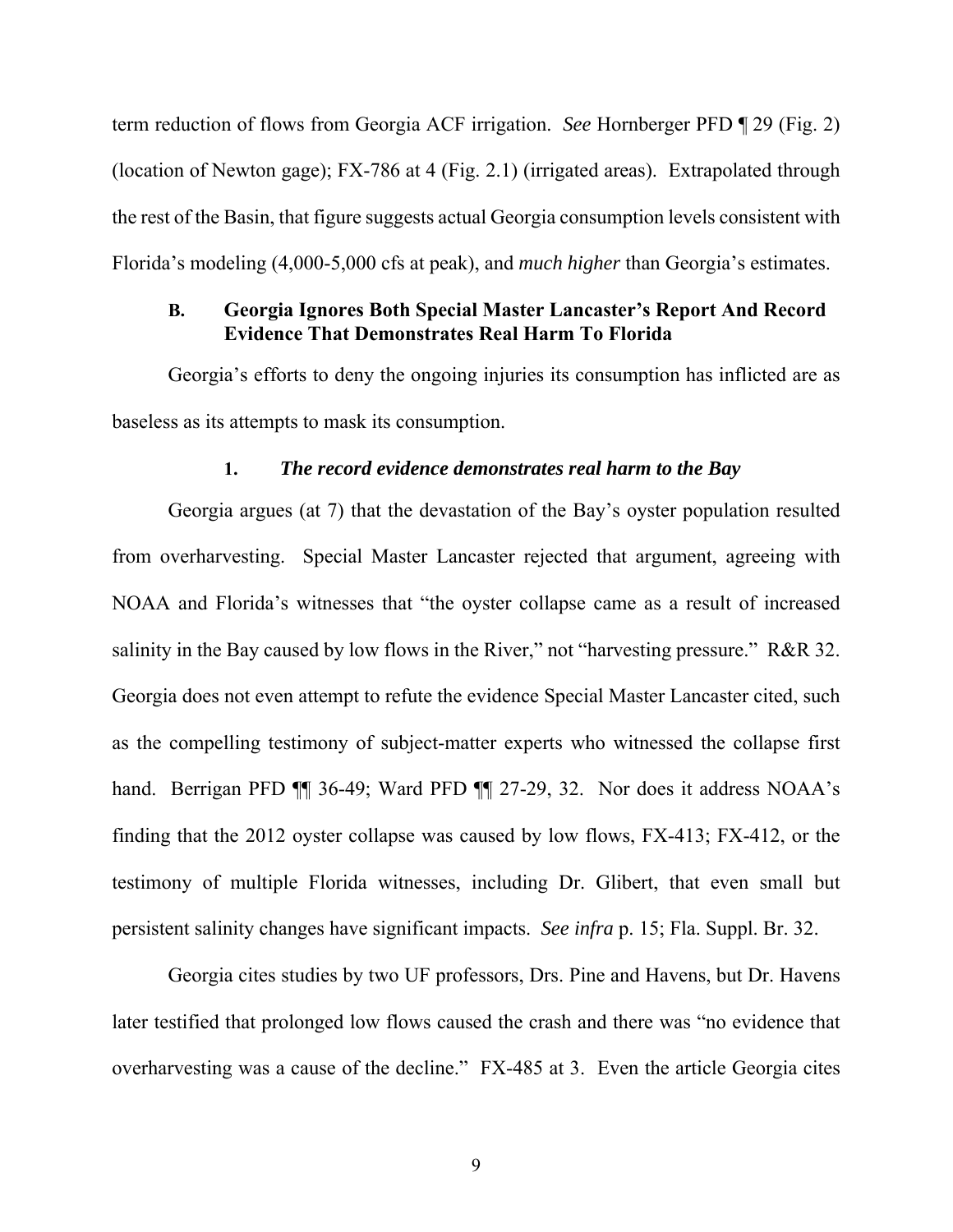did not reach "any conclusions" about the effect of low flows, GX-789 at 2, and another article they authored stated that low flows likely caused the collapse. JX-167 at 6; *see also*  Fla. Post-Trial Resp. Br. 36-39 (discussing evidence from Drs. Pine and Havens).

Georgia's reliance on Dr. Lipcius (at 7) also fails. Dr. Lipcius specifically acknowledged oyster mortality occurred due to predation, ignored first-hand evidence showing the increase of such predation leading up to the crash, and failed to account for salinity in his data analysis. *See* Fla. Post-Trial Br. 47-48; Fla. Post-Trial Resp. Br. 31-32; *see also* Kimbro PFD ¶ 102; White PFD ¶ 114, 117.

Finally, Georgia claims that only "reductions in salinity of 20 ppt or more" could significantly affect oysters. Ga. FoF ¶ 17. This misrepresents the evidence. The experiment on which Georgia relies showed that predation decreased for every 1 ppt reduction. FX-797, app. II, at 38. And that was just one of the many laboratory and field experiments Dr. Kimbro performed to evaluate predator effects on oysters. *See, e.g.*, Kimbro PFD Fig. 2;  $\P$  63-87; Fla. Post-Trial Br. 41. Considering all of those experiments together, Dr. Kimbro concluded they clearly show that changes in flow and salinity increased predation, leading to the crash. Kimbro PFD ¶¶ 2-4, 55-62, 83-84.

#### **2.** *Georgia also ignores evidence of real harm in the River*

The River floodplain relies on water flowing through hundreds of sloughs, which fill at various flow levels. Biologists commonly measure the health of floodplain ecosystems by assessing the periods in which the areas are inundated, measured by the number of days in which requisite flow levels occur. This "metric" or "instream flow" methodology is widely utilized, including by USFWS, EPA, and Georgia's Department of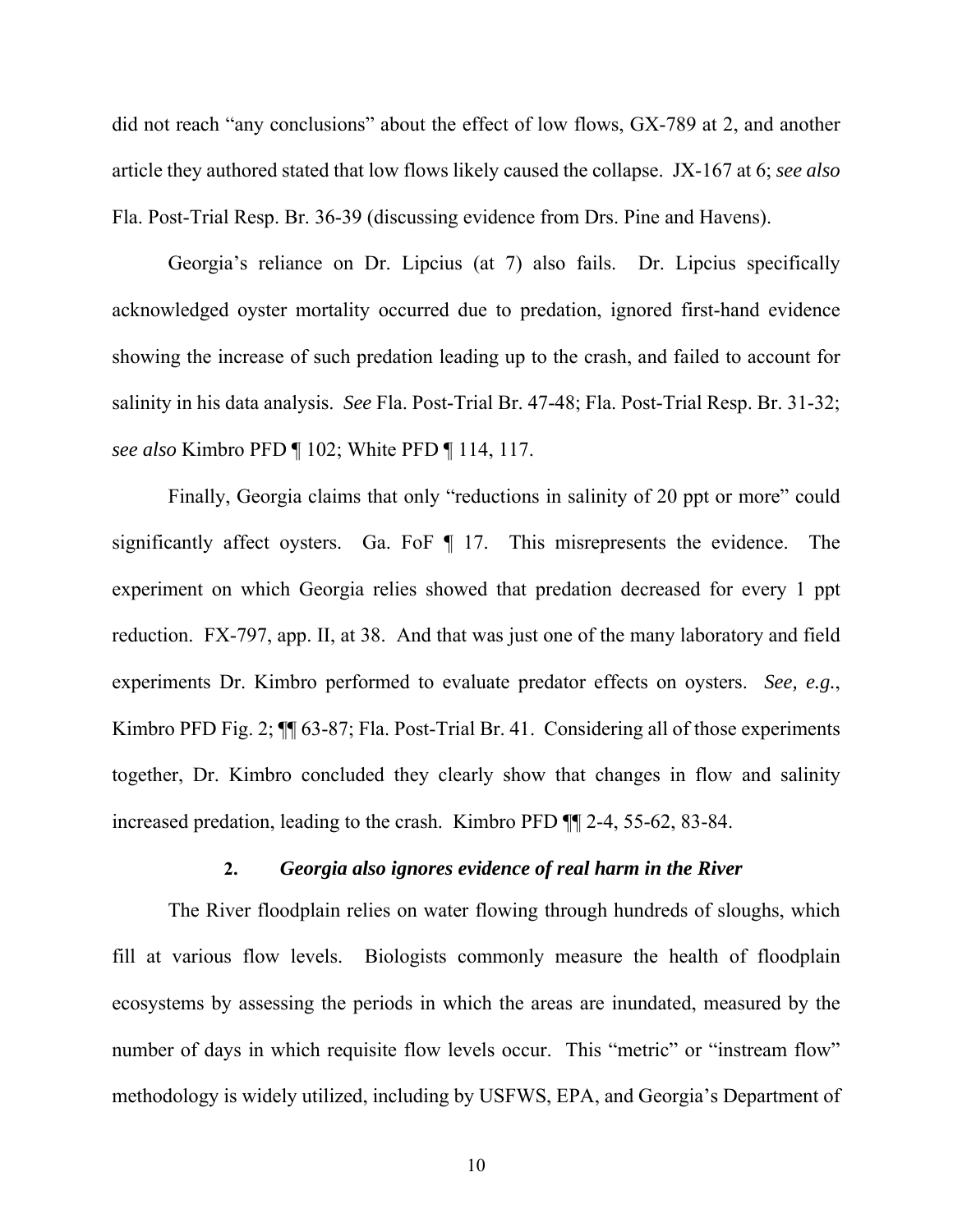Natural Resources*. See* Allan Tr. Test. (vol. 3) 578:18-23; FX-599 at FL-ACF-02545883- 84, -894; JX-122 at 17-23; GX-1325 at 42-43; FX-36. Florida's nationally prominent riverine biology expert, Dr. Allan, explained how experts use these metrics to quantify harm. Allan PFD ¶¶ 2, 4-6, 37; FX-790 at 115, app. C (Allan Rep.); Allan Tr. Test. (vol. 3) 557:5-557:12; 578:5-579:12. And here, the metrics—including population-level data and impacts from reduced productive habitat—show significant harm from reduced flows. Allan Tr. Test. (vol. 3) 570:19-572:7; Allan PFD ¶¶ 30, 40, 47-49, 53, 65-74; *see* JX-122 at 11-12; JX-168 at 44.

Georgia claims (at 5) that these metrics are meaningless, and that the only relevant question is whether entire species populations are moving towards extinction. This is tantamount to arguing that the Apalachicola floodplains are uninjured if just enough water flows to preserve some small portion of those areas and a sub-segment of the species populations that rely upon them. Of course, this ignores the fact that life in Apalachicola Bay depends on the flow of nutrients from the extensive River floodplain. *See*, *e.g.*, Glibert PFD ¶ 28. And it is also deeply cynical. Florida and the Federal Government have long recognized the unique ecological importance of the River floodplains and invested since the late 1960s to preserve them—protecting a common value all Americans share in Federal and State Parks and National Forests. Georgia seems to believe that evidence of harm to these natural areas is irrelevant unless they support large monetized industries, but the Court has repeatedly recognized that States have an equitable right to protect their environmental resources, too. *See* Fla. Post-Trial Resp. Br. 51 n.17 (collecting authorities).

Georgia also errs in its continued effort to shift blame to other causes, such as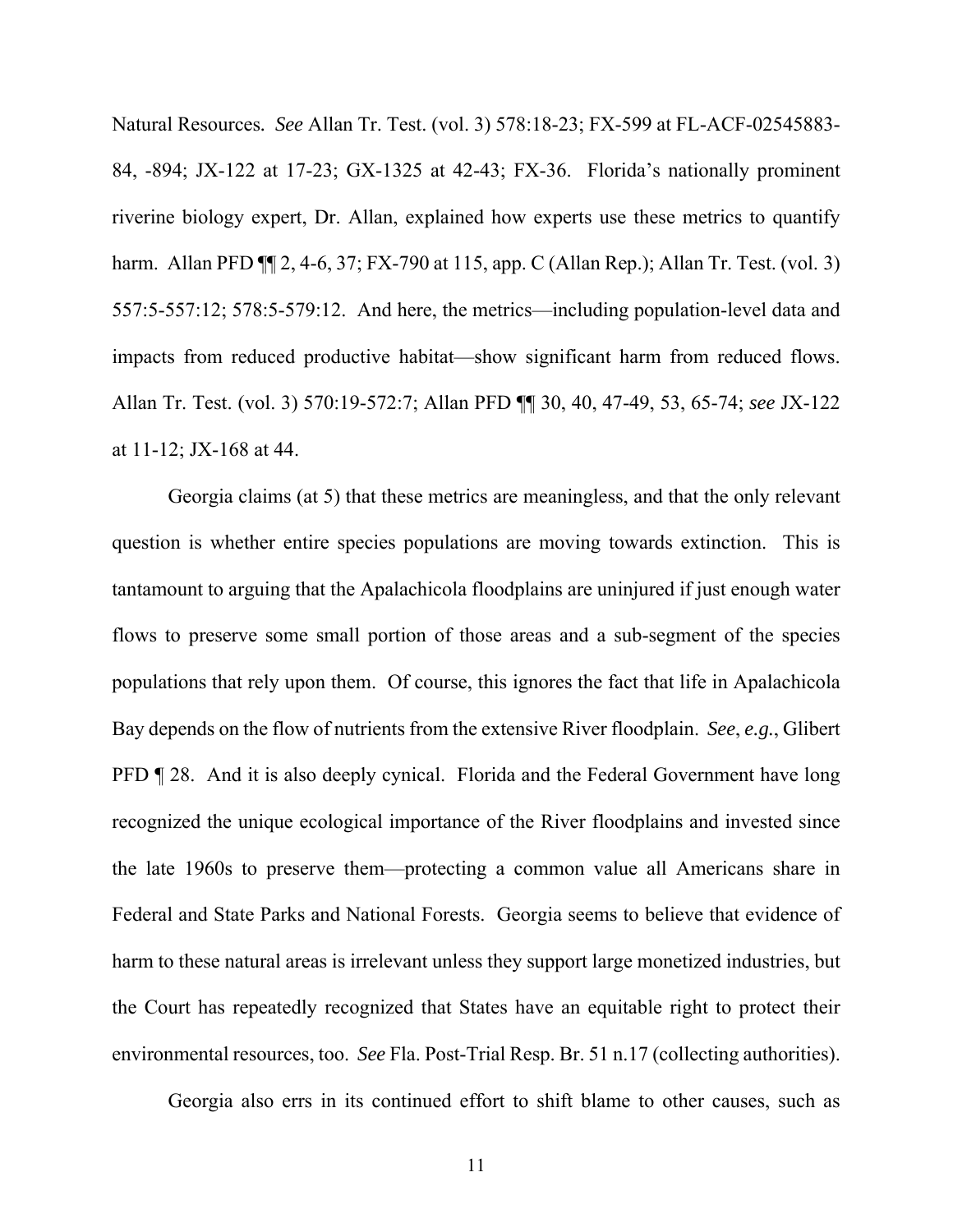construction of Woodruff Dam. While the river bed may be somewhat lower in the uppermost parts of the River as a result of "downcutting" during the Dam's construction, the key sensitive floodplains at issue lie in the middle and lower portions of the River. Allan Tr. Test. (vol. 3) 553:22-555:6; Allan PFD Fig. 5; Hoehn PFD ¶ 24. Those areas are unaffected by historic downcutting. Allan Tr. Test. (vol. 3) 553:22-555:6; Hoehn PFD ¶¶ 19- 22. Nor is Georgia correct that historic dredging and channel changes somehow preclude relief. Florida addressed those issues in its prior brief (at 20), and nothing Georgia now offers undermines that prior discussion. *See also* Fla. Post-Trial Br. 57-58; Fla. Post-Trial Resp. Br. 42-44. And Georgia's myopic focus (at 6) on changes at a single slough— Swift Slough—ignore the dozens of other key sloughs that disconnect between 5,000 and 7,000 cfs flows; the health of the floodplains depends on water filling as many of them as possible. Allan Tr. Test. (vol. 3) 580:18-581:12; Kondolf Tr. Test. (vol. 10) 2629:7-15.

## **III. GEORGIA GROSSLY UNDERSTATES THE BENEFITS AND GROSSLY OVERSTATES THE COST OF A DECREE**

Because Florida has clearly established a substantial injury due to Georgia's unreasonable consumption, the only question is whether the benefits of a decree will substantially outweigh the costs. That balance overwhelmingly favors Florida, especially given that the reasonable costs that Georgia *should already have incurred* are irrelevant, since "[n]o State can use its lax administration to establish its claim to water." *Colorado v. New Mexico*, 467 U.S. 310, 321 (1984) (*Colorado II*); *Colorado I*, 459 U.S. at 184 ("[W]asteful or inefficient uses will not be protected."); *see generally* FX-961, FX-961a.

## **A. Georgia's Position On Balancing Rests On The Same Arguments Regarding The Corps That The Supreme Court Rejected**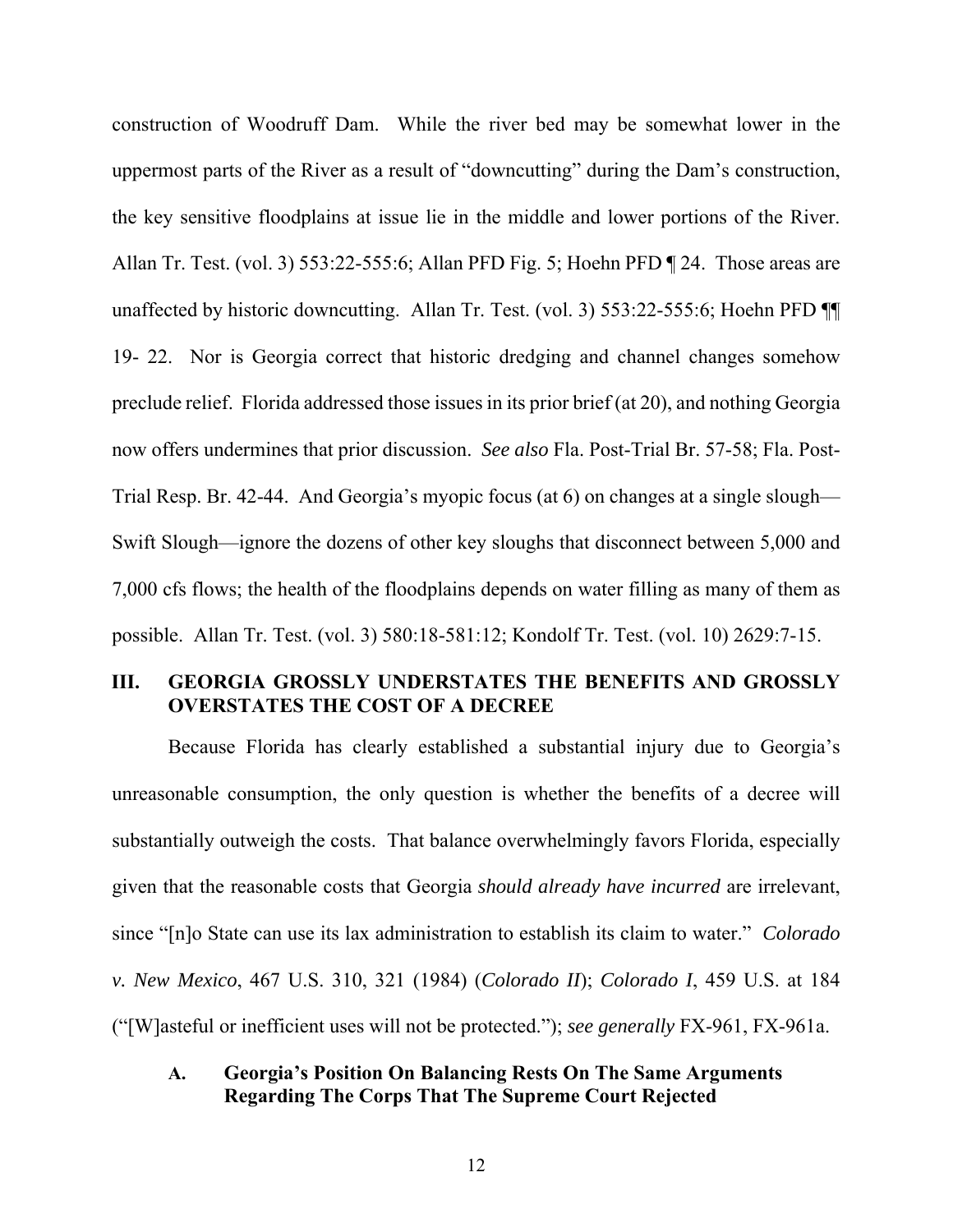Georgia tries to dismiss the benefits of a decree by arguing that the Corps will hold the water apportioned to Florida back for use in Georgia and thus prevent any benefits in Florida. *See* Ga. Suppl. Br. 19-30. This is the same argument Georgia has made throughout this case. But it has already been rejected: In light of the Corps' own statements about how it would respond to a decree, and the Court's assessment of those statements, it must be taken as settled here that "the Corps will work to accommodate any determinations or obligations the Court sets forth if a final decree equitably apportioning the Basin's waters proves justified in this case." *Florida*, 138 S. Ct. at 2526.

Georgia never addresses that conclusion by a majority of the Supreme Court in this very case.7 Instead, it relies on the *dissent* for the proposition that Florida cannot secure meaningful relief because "the Court cannot force the Corps to make any changes to its Master Manual," Ga. Suppl. Br. 29 (quoting *Florida*, 138 S. Ct. at 2541 (dissent)), and "there is no guarantee that the Corps would actually change any of its rules," *id.* at 30. But the *majority* concluded (1) it is "clear" the Corps would seek to facilitate, not frustrate, a decree and (2) the flexible structure of an equitable apportionment action does not demand certainty about the future. *Florida*, 138 S. Ct. at 2526-27. That ruling is of course binding.

Even without an equitable decree, the Corps has exercised its discretion under the existing Manual to keep flows above the minimum levels prescribed. *See* Fla. Suppl. Br.

<sup>&</sup>lt;sup>7</sup> Georgia also attacks (at 24 n.7) the majority for "wrongly" claiming there were 19 days of "pass-through" flows in summer 2007 as a "historical" matter. But the Court directly quoted Dr. Bedient's testimony that he was analyzing what "would have" happened in 2007 "if" certain conditions were repeated. *Florida*, 138 S. Ct. at 2522. And Georgia misses the point: This "19 day" scenario was proof that a decree could help generate additional flows even during nondrought operations. *See id.* at 2521-22, 2524.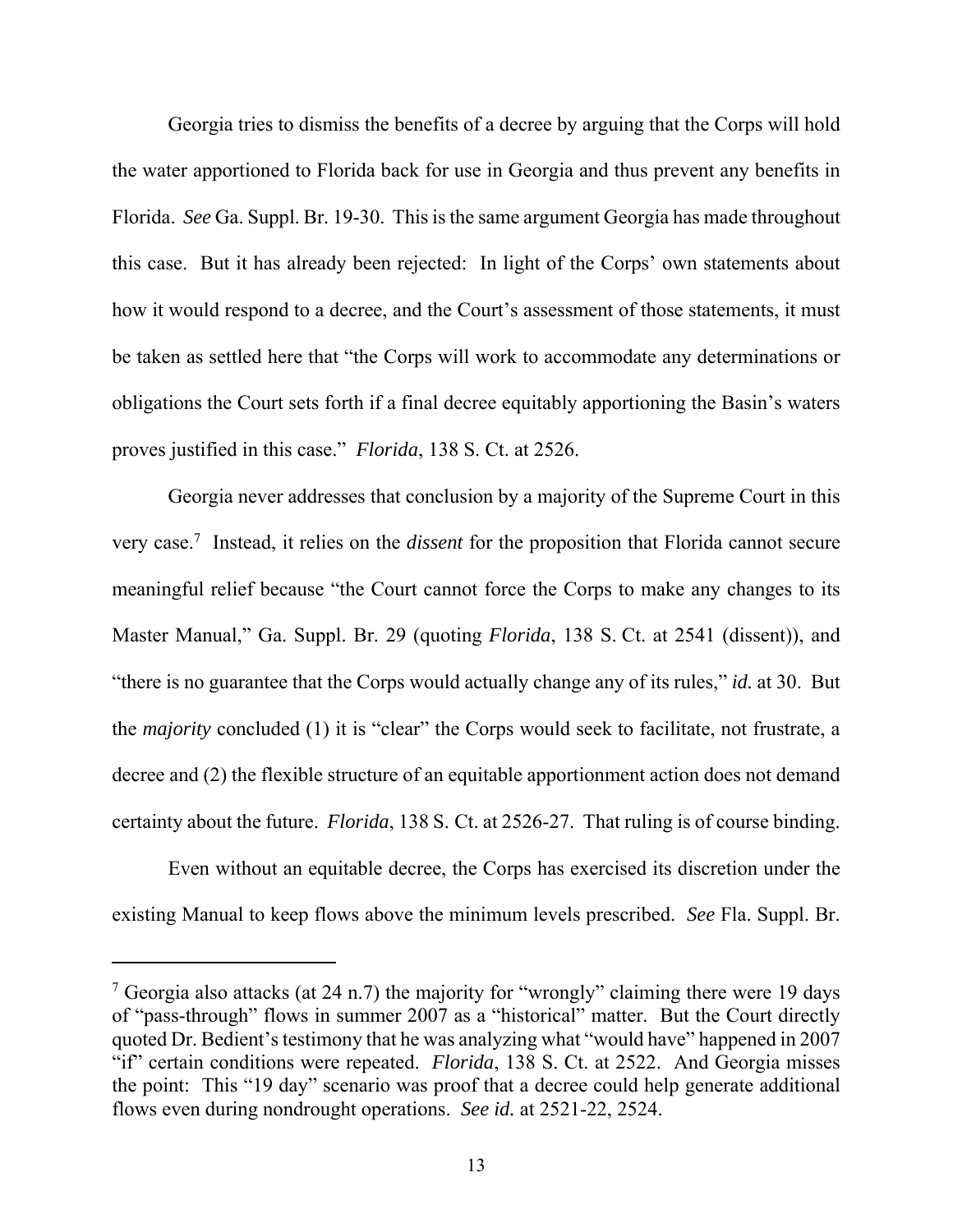28-29. It would do so all the more with a decree. Moreover, the Corps' decisions to revise its Manual in the past have come in response to Georgia's requests for more water for Atlanta and surrounding areas. *See* FEIS vol. 1 at ES-2 to -5; JX-126 at 1-2. Georgia's insistence that the Court cannot "force" the Corps to make changes ignores the fact that the Court could, of course, order Georgia to modify the requests that *prompted* those changes, further ensuring that none of the water apportioned to Florida would be held back for Georgia's use instead. *Cf*. Fla. Suppl. Br. 38-40.

Because it is now clear that the Corps would modify its operations to accommodate a Supreme Court decree, the ResSim modeling on which Georgia relies (at 20-22) to argue that a decree would not materially increase flows to Florida is no longer relevant. *Florida*, 138 S. Ct. at 2526; R&R 60. Georgia's prior modeling and expert testimony based on ResSim have no predictive value as to how the Corps will operate with a decree in place.8 

### **B. The Benefits Of A Decree To Florida Will Be Substantial**

Once Georgia's already rejected theory that the Corps will intentionally frustrate relief is put to one side, it is clear that a remedy here would produce critical benefits—not the "*de minimis* benefits" Georgia sets up (at 1) as a strawman. Historically, the River and Bay have repeatedly recovered from droughts and other natural disasters, so long as flows did not dip below 6,000 cfs persistently for months or years at a time. *See* Fla. Suppl. Br.

 $8$  Dr. Bedient admitted that his ResSim modeling did not accurately predict state line flows. *See* Bedient Tr. Test. (vol. 15) 3965:8-3966:11. USFWS has cautioned that, while ResSim can identify trends in alternative comparisons, it is not intended to "replicate existing operations" or compare "absolute magnitudes." FEIS vol. 6 at 32. Therefore, ResSim cannot accurately predict the worst flows in drought years and cannot be compared to historic gage readings to quantify Georgia's consumptive uses.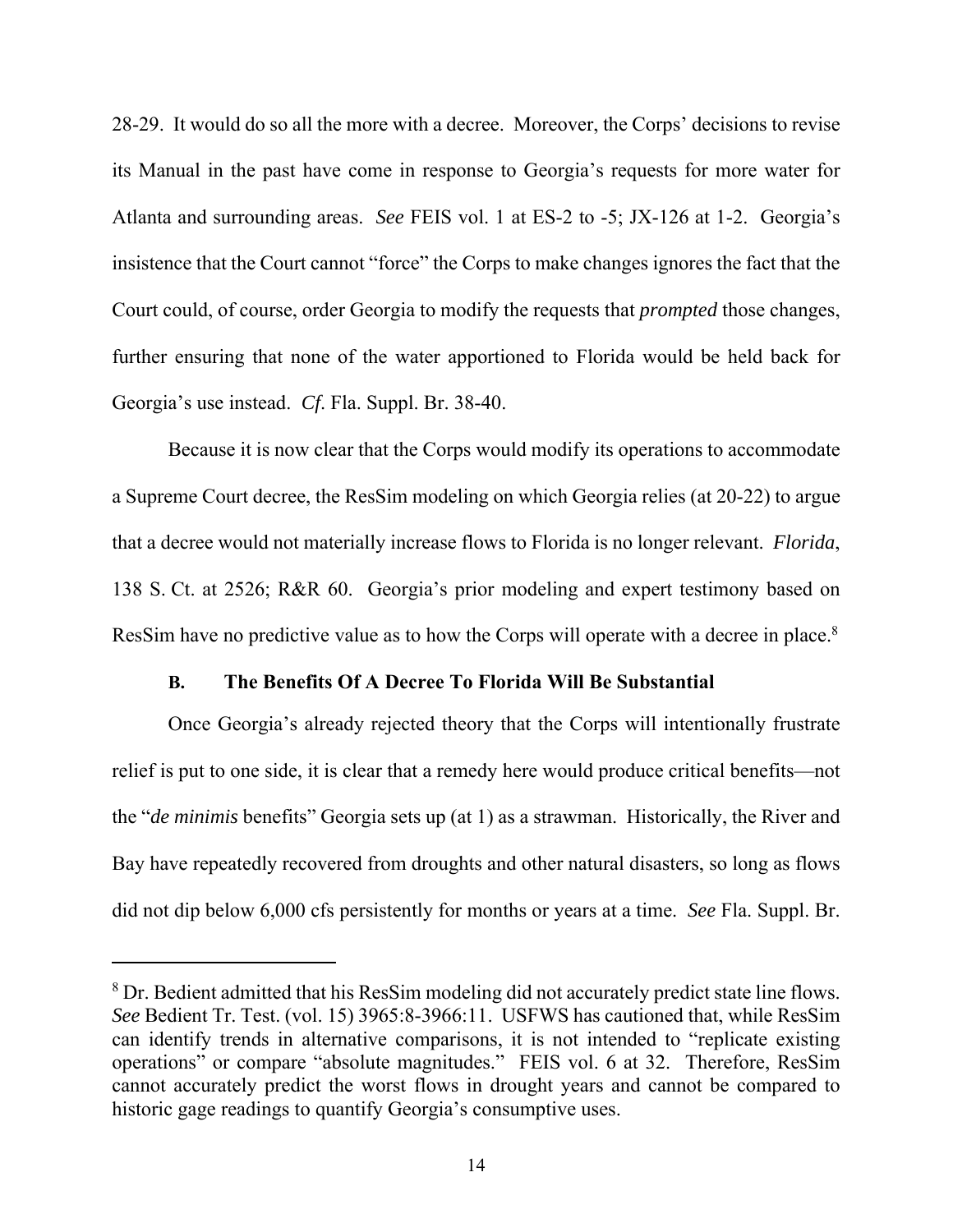31-32; R&R 8-10. Restoring flow levels that more closely approximate these historical conditions would, the evidence at trial showed, again lead to recovery.

Georgia insists (at 32) the salinity changes that would result from resumption of flows are too small to make a difference. But it is clear that comparable *increases* in salinity led to the crash, *see supra* at 9-10, and the evidence showed that restoring flows and salinity to levels closer to historical conditions would allow recovery from that crash. As Dr. Glibert testified, even a 1 ppt difference in East Bay, where salinity normally ranges from 0 to 5 ppt, means a 20-30% change in salt stress. Glibert Tr. Test. (vol. 7) 1869:23- 1870:12. This is consistent with findings by USFWS that a 1 ppt increase in East Bay can meaningfully affect survival rate of juvenile Gulf sturgeon and oysters. JX-122 at 34.

Florida's oyster expert testified that the reefs in East Bay, close to the River's mouth, serve as refuges that can reseed the Bay when outer reefs are impacted; therefore, even small but persistent salinity differences that help preserve those reefs can have an enormous impact. Kimbro PFD ¶ 29; FX-797 at 2; Kimbro Tr. Test. (vol. 6) 1570:23-1572:2. The Bay's oyster population can recover, but only if there is a surviving oyster population to facilitate reseeding from those areas. Kimbro PFD ¶ 29; FX-797 at 2; Kimbro Tr. Test. (vol. 6) 1570:23-1572:2. But if high salinities persist or recur, salt water predators will control the Bay and recovery will not occur. Fla. Suppl. Br. 32.

In arguing recovery is essentially impossible, Georgia (at 32) mischaracterizes the remedy scenario modeled by Florida's experts and ignores key parts of their testimony. In an abundance of caution, Florida's experts modeled a *more conservative scenario* than the remedy Florida proposed at trial, *compare* Allan PFD ¶¶ 71-73; Allan Tr. Test. (vol. 3)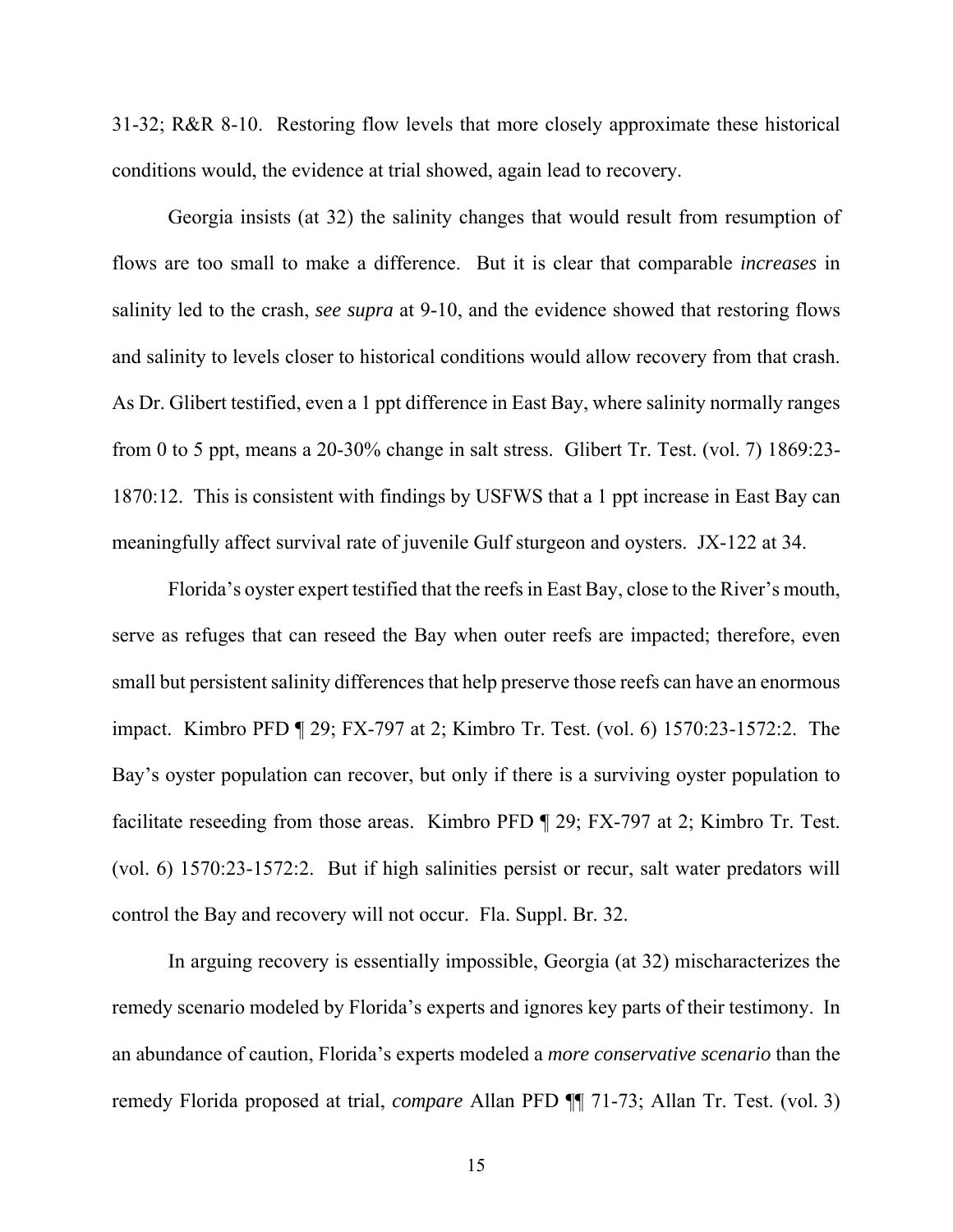591:13-20 (noting remedy scenario added "a few hundred to as much as a thousand [cfs]" per month), *with* Sunding PFD ¶¶ 89-90 & tables 4-6 (discussing 1,000-2,000 cfs remedy scenarios), and testified that the additional water that could become available would result in even greater benefits, Allan Tr. Test. (vol. 3) 592:6-15 ("A greater remedy should result in greater benefits."); White Tr. Test. (vol. 7) 1724:24-1725:14. Moreover, while Georgia focuses on the impact at oyster bars far from the mouth of the River, Florida's experts testified that there would be a "much more pronounced benefit to the oyster populations" at the bars closer in which are critical to recovery of the whole Bay. Kimbro Tr. Test. (vol. 6) 1571:1-1572:2; White Tr. Test. (vol. 7) 1725:4-14; Fla. Suppl. Br. 32-33.

As to the River, meanwhile, Georgia argues (at 33) that any benefits should be discounted because Dr. Allan and Dr. Kondolf could not precisely "quantif[y] the actual ecological benefits" of additional flow into sloughs. But the Court emphasized that "[a]pproximation and reasonable estimates" would be sufficient on remand, *see Florida*, 138 S. Ct. at 2527, and Allan and Kondolf both testified that it is clear that additional water will significantly improve the River ecosystem by inundating additional habitat like sloughs. *E.g.*, Allan PFD ¶¶ 3(d), 26, 66-70; Kondolf Tr. Test. (vol. 10) 2629:7-17. Georgia's insistence on greater specificity—as to this and every other aspect of Florida's case—simply ignores the Supreme Court's call for reliance on approximation and reasonable estimates.

### **C. The Costs Of A Decree To Georgia Will Be Reasonable**

Meantime, Georgia's cost estimates are wildly exaggerated. Florida's expert Dr. Sunding explained in detail in live trial testimony exactly how a cap on consumption would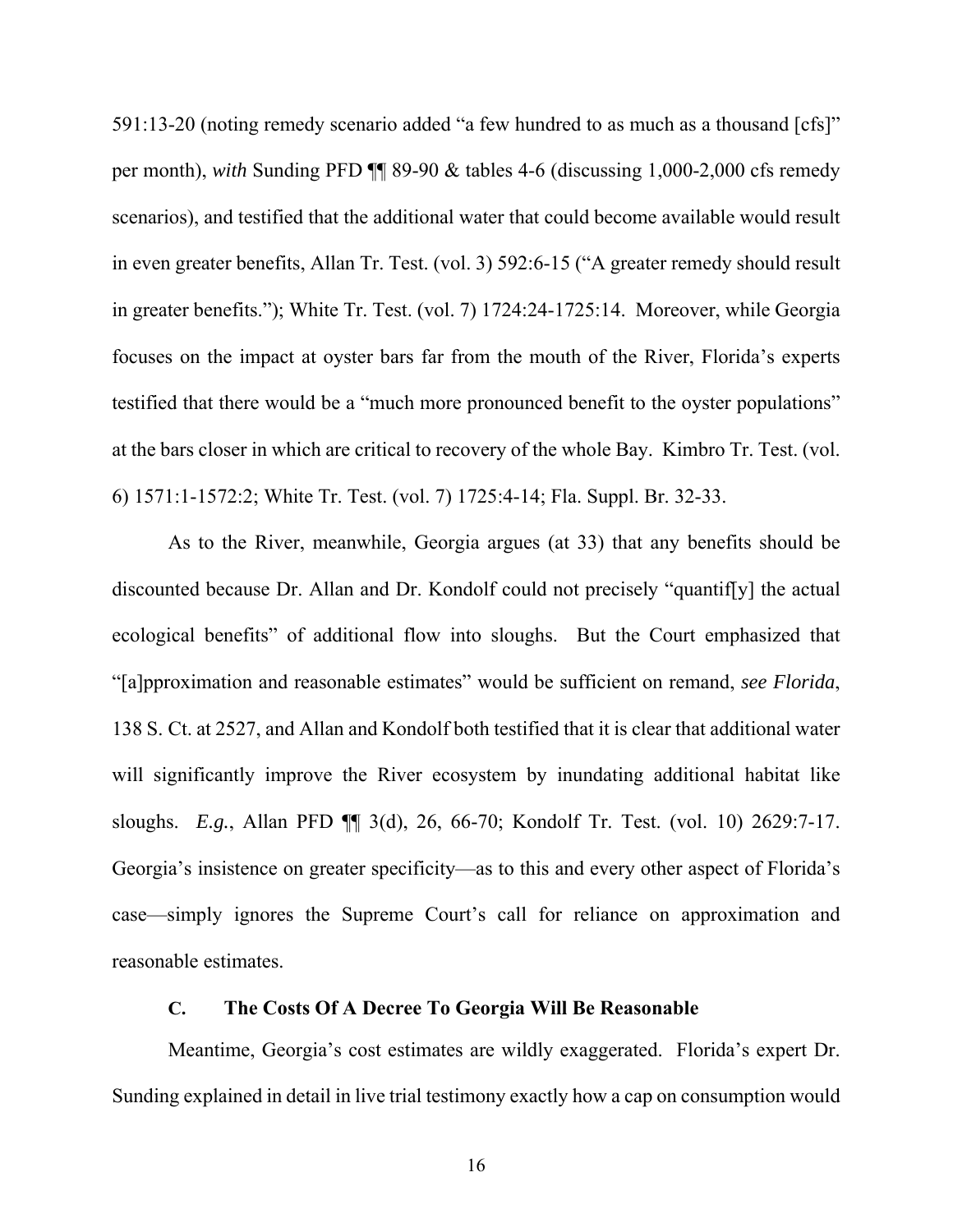operate and the reasonable measures Georgia could choose to employ.<sup>9</sup> Those measures were almost entirely initiatives that Georgia itself discussed internally but never implemented. The incremental fiscal costs of the proposed remedies of 1,000, 1,500 or 2,000 cfs—ranging from \$8.9 to \$35.2 million per year, Sunding PFD ¶¶ 89-90 & tables 4-6—are all a tiny fraction of the "billions" Georgia claims (at 40) here.

Georgia's candid views about what can, and *should*, be done to limit consumption can be found in Georgia's many internal documents discussing measures to mitigate the impact of irrigation, take other conservation measures, and build reservoirs. *See* Fla. Suppl. Br. 34-35,38; FX-69 at GA00077301 (Georgia officials: "We[']ve been blessed and other states have spent far more money than we have/do. We may have to 'afford' it in the future."). One such document (JX-154) memorialized a discussion between Georgia's EPD Director and Flint Basin interests about a range of solutions that could, at relatively low cost, limit irrigation impacts. Among other things, the EPD Director referenced Florida's Supreme Court case, admitting that Georgia had taken only "modest" steps to address irrigation and that new Georgia legislation to limit irrigation was needed (legislation which has never been passed). *See, e.g.*, JX-154; FX-69 ("We have to fix the [Flint River Drought Protection Act]."); Turner Tr. Test. (vol. 12) 2966:17-2968:1, 2970:6- 14, 2972:20-2982:2; Cowie Tr. Test. (vol. 9) 2270:15-2275:25; *see also* R&R 33 ("[T]he exceedingly modest measures Georgia has taken have proven remarkably ineffective").

<sup>9</sup> *See* Fla. FoF ¶ 30 & Sunding Tr. Test. (vol. 11) 2879:12-2884:8 (comparing proposed remedy to similar remedies instituted in multiple States); Hornberger PFD  $\P$  131-33 (testimony on tools to reliably predict drought); Sunding PFD ¶ 90 & tables 4-6.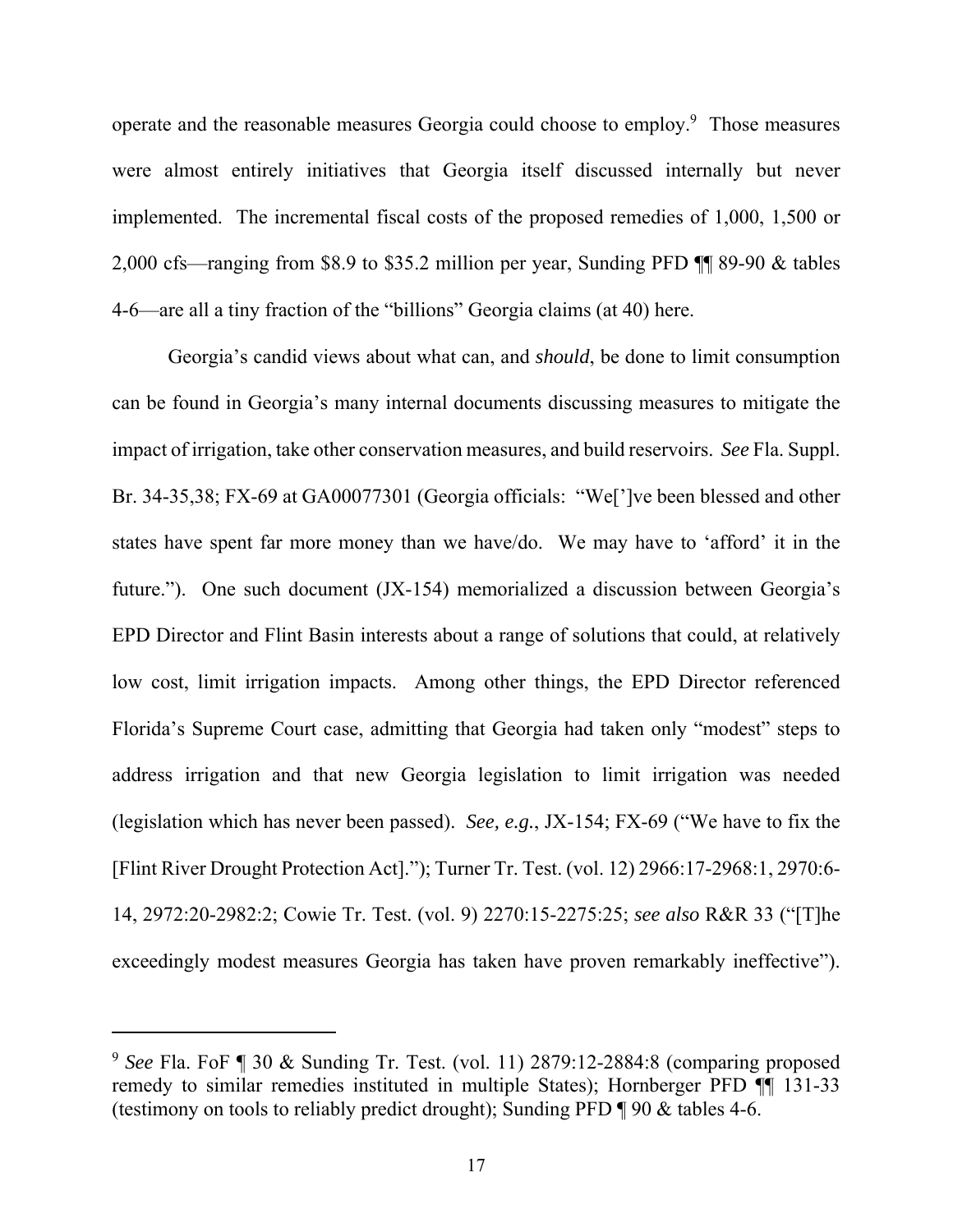Turner then introduced Georgia's technical advisors, who made a presentation almost mirroring Florida's evidence in this case. *See* FX-962 at slides 47-57 (Turner Dep. Designation); FX-49b. In these and many other documents, the outlines and feasibility of a solution are evident. *See also* Fla. FOF ¶ 22, 29-30.

The objective evidence also shows that a large percentage of the irrigation reductions would only involve the costs to Georgia's state government of imposing common-sense restrictions and enforcing its own laws: Georgia could reduce streamflow depletions by roughly 1,000 cfs in peak drought years simply by: (1) stopping wasteful irrigation practices that provide no benefit whatsoever to Georgia farmers (178 cfs); (2) enforcing its laws already on the books and stopping irrigation on up to 90,000 acres that are currently irrigated illegally (151 cfs); (3) following through with its existing commitments to leak abatement and enforcing drought-year lawn watering restrictions already on the books in Metro Atlanta (249 cfs); and (4) employing aquifer storage and recovery in peak drought years (400 cfs). Sunding PFD ¶¶ 31, 42-44, 46-47, 49-50, 72-73, 75, 89-90 & tables 4-6; Sunding Tr. Test. (vol. 11) 2856:22-2857:19; JX-41 at 28, figs. 13, 32; Reheis Tr. Test. (vol. 3) 678:8-680:1; Fla. FoF ¶¶ 30-33. Other than removing acreage that was not legally permitted for irrigation in the first place, these measures would have little or no impact on farmers. *See* Sunding PFD ¶¶ 89-90 & tables 4-6.

Other measures, such as forthrightly triggering the FRDPA, employing deficit irrigation, implementing permit buybacks, reducing evaporation from farm ponds, and switching high-value crops to deeper aquifers could also yield more than 1,000 cfs in peak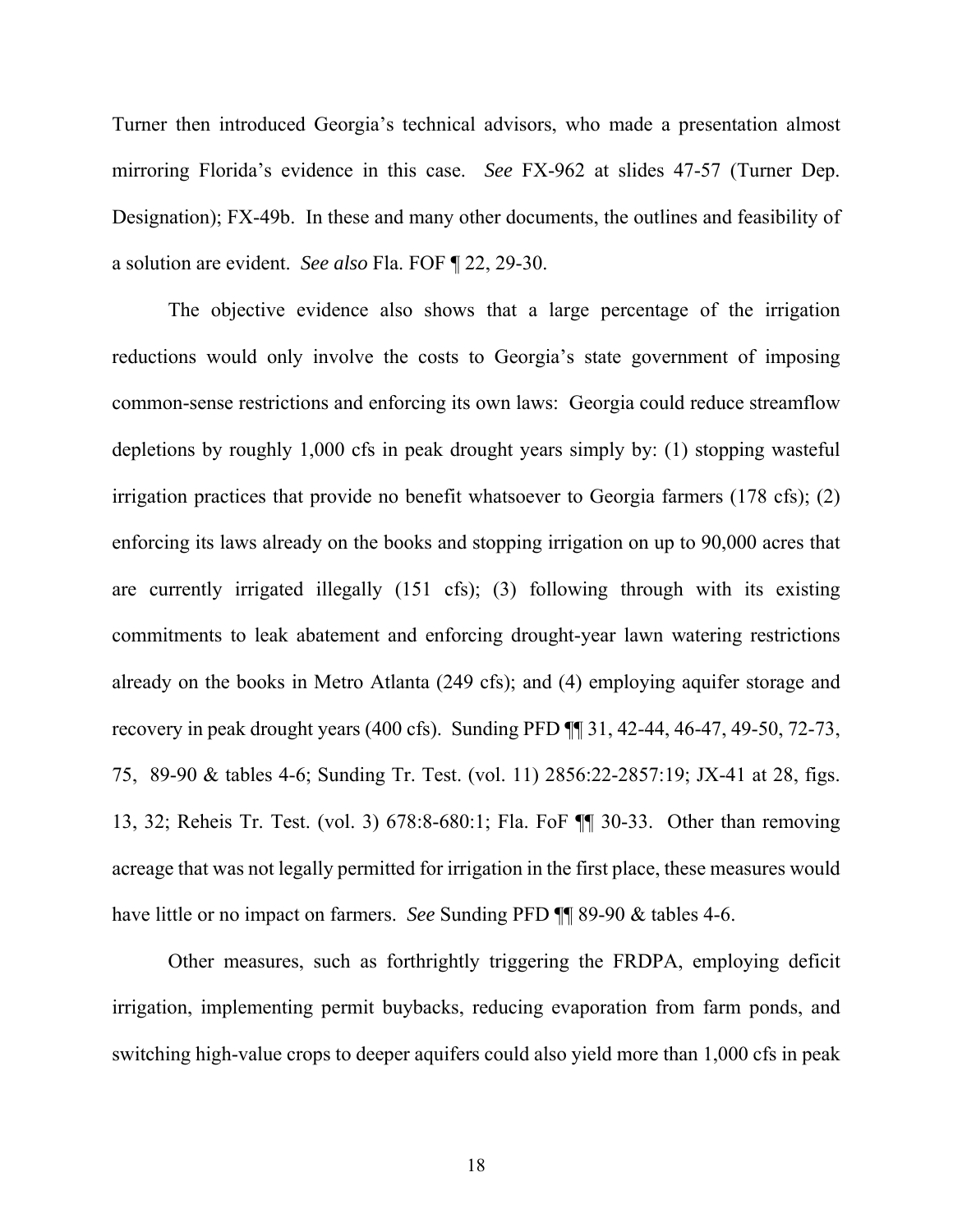drought years.10 *Id.*; *see also* Fla. Suppl. Br. 35. And there are other measures Georgia could take, too, such as imposing a 12-15 inch cap on irrigation per acre. FX-874 at GA01418979; *see also* Stavins Tr. Test. (vol. 17) 4456:13-4458:15.

Georgia claims (at 38) that reducing agricultural irrigation in these ways would basically destroy the regional economy, and criticizes Florida for not including such costs in its remedy. But Georgia ignores that farmers could be compensated (as the FRDPA already contemplates) for reductions or (in the case of permit buybacks) elimination of irrigation, which would have offsetting benefits for the local economy, and a very limited effect on the State's budget. Sunding PFD ¶¶ 92, 113. Georgia itself has considered these proposals, or even passed them into law (FRDPA). *E.g.*, JX-154; FX-10 at 31. Moreover, those farmers who no longer irrigate could continue to farm their land as over half of Georgia row crop farmers have already chosen to do—without irrigation. FX-270. There is no basis for the approach that Georgia's expert, Dr. Stavins, took in assuming that the only alternative to current irrigation practices is *complete cessation of irrigation,* which the IMPLAN model he relied on assumes means no agricultural production at all and therefore zero economic benefit. *See* Stavins PFD ¶ 88; FX-784 ¶ 84. (Although Dr. Sunding ran the same IMPLAN model for his expert report that Dr. Stavins used in his testimony, Dr. Sunding explained the model's severe limitations in his report, including that it assumes zero economic activity on the land, excludes the benefits of triggering the FRDPA, and

<sup>&</sup>lt;sup>10</sup> Georgia's claim that Dr. Sunding overstates the streamflow benefits of Florida's proposed remedies by including acreage irrigated by aquifers other than the Upper Floridan Aquifer is incorrect, in part because Dr. Sunding did not include such acreage in those remedies. Sunding PFD ¶¶ 94-95.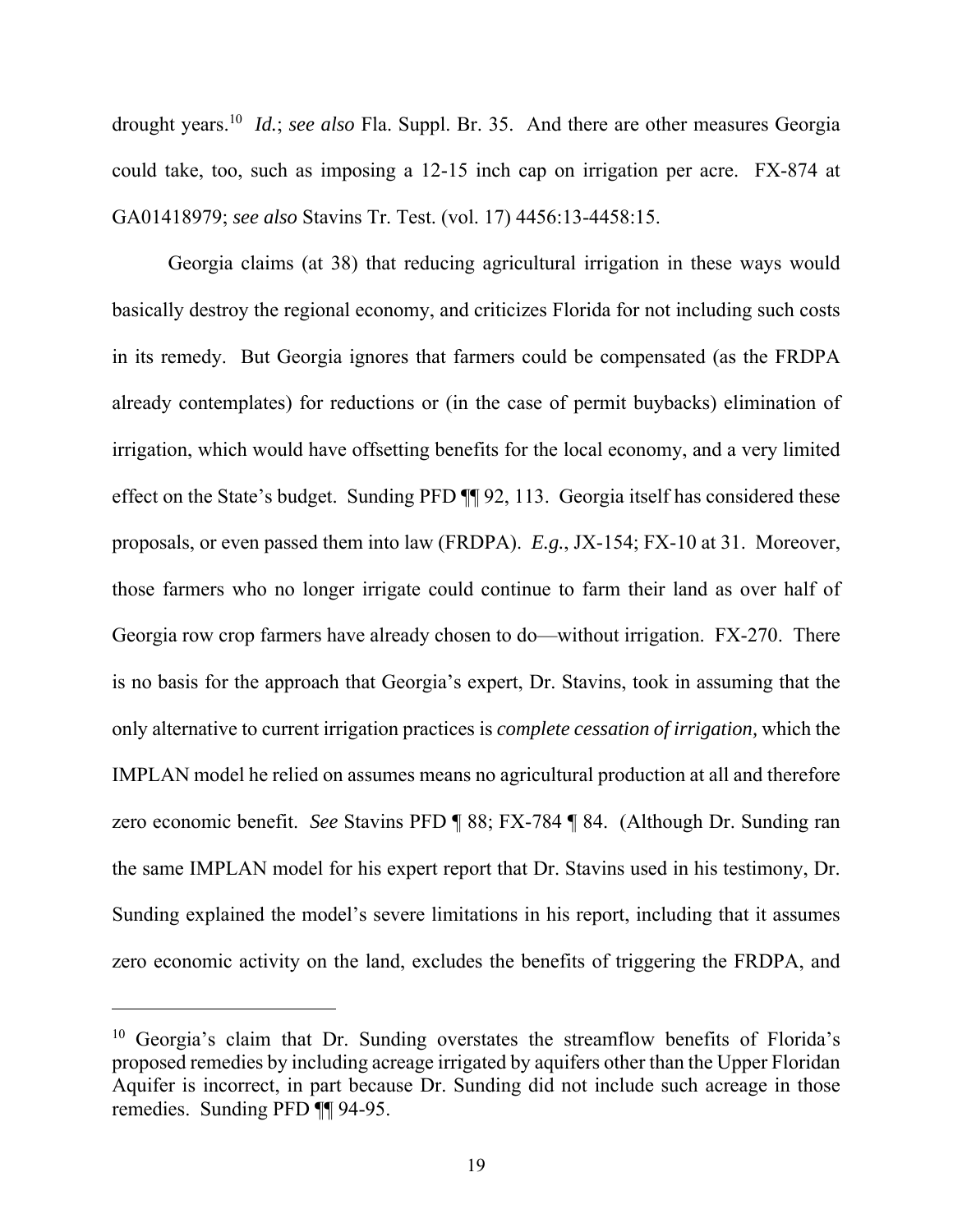thus greatly overestimates indirect costs. FX-784 ¶¶ 81-84; *see also* Sunding Tr. Test. (vol. 11) 2802:24-2803:16 (addressing seasonal workers).) Georgia's claims also ignore that eliminating wasteful irrigation practices and improving irrigation efficiency would have no effect on yield, and thus no indirect effects. Sunding PFD ¶ 91.

In short, Georgia has drastically overstated the costs of a decree. The true annualized costs would be at most \$35 million—a very small fraction of 1% of Georgia's state budget and miniscule in relation to either the Flint Basin or Georgia ACF economy. Sunding PFD ¶¶ 20-21, 113. But even that understates the interests on the side of the ledger for Florida. Ultimately, this is not a matter of simply dollar and cents, but of protecting and preserving irreplaceable natural resources.

\* \* \* \* \*

In their candid moments, Georgia's own officials have recognized all this. They understand the problem's source (agricultural withdrawals), its magnitude, and that it is solvable with exactly the type of common-sense steps Florida has suggested—with limited impact on Georgia's economy and farmers. *See* Fla. Suppl. Br. 33-38. Yet Georgia has failed to act because, as Special Master Lancaster recognized, it lacks the political incentive (or will) to do so. R&R 34. This action represents the last, best hope to change that, and save the Apalachicola region from destruction. Under the framework established by the Supreme Court last June, the evidence overwhelmingly shows Florida is entitled to relief.

### **CONCLUSION**

For the foregoing reasons, the Special Master should recommend the Supreme Court enter a decree equitably apportioning the waters of the ACF Basin.